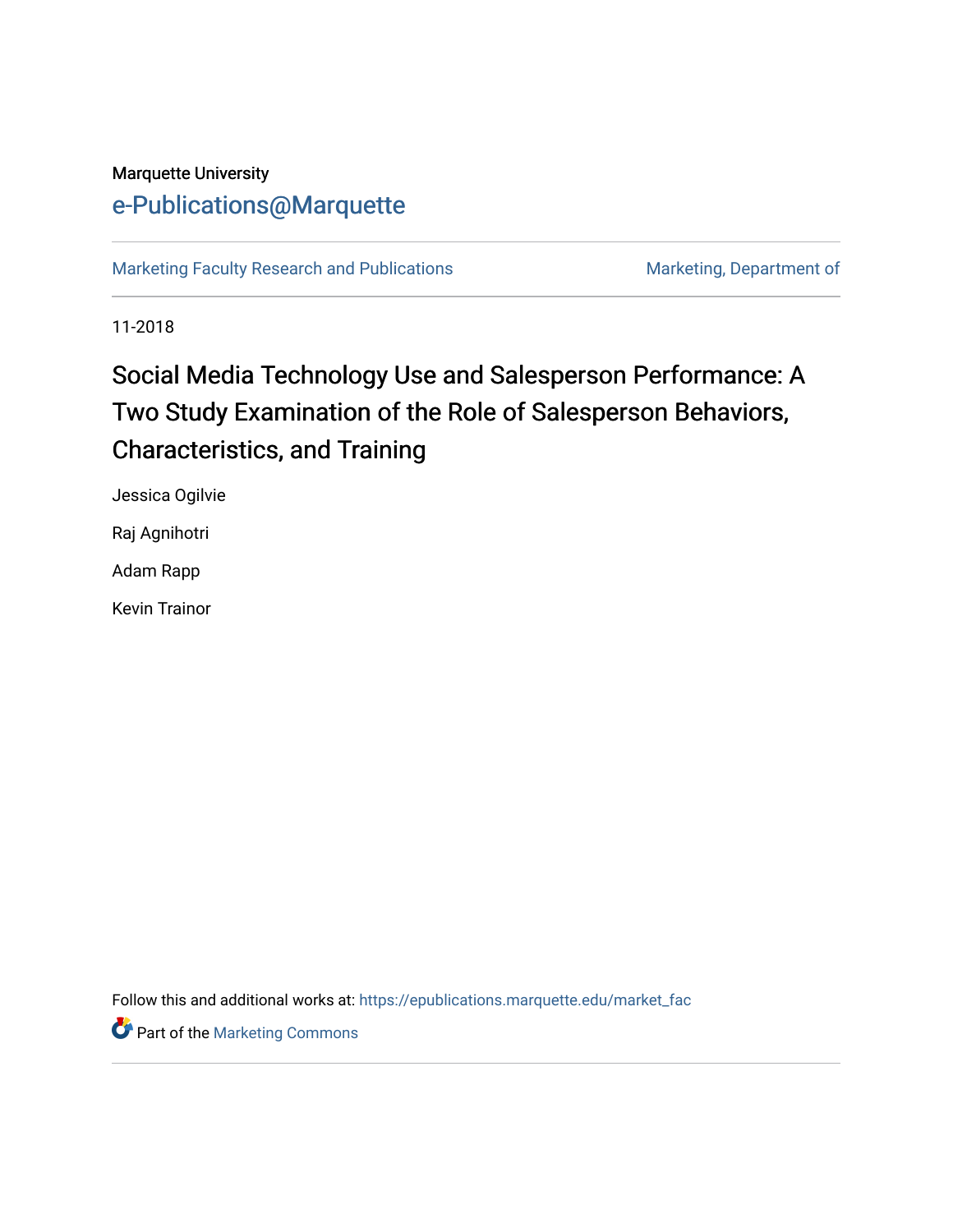## **Marquette University**

# **e-Publications@Marquette**

# *Marketing Faculty Research and Publications/College of Business Administration*

*This paper is NOT THE PUBLISHED VERSION;* **but the author's final, peer-reviewed manuscript.** The published version may be accessed by following the link in the citation below.

*Industrial Marketing Management*, Vol. 75, (November, 2018): 55-65. DOI. This article is © Elsevier and permission has been granted for this version to appear in [e-Publications@Marquette.](http://epublications.marquette.edu/) Elsevier does not grant permission for this article to be further copied/distributed or hosted elsewhere without the express permission from Elsevier.

# Social Media Technology Use and Salesperson Performance: A Two Study Examination of the Role of Salesperson Behaviors, Characteristics, and Training

Jessica Ogilvie Marquette University, Milwaukee, WI 53233, United States Raj Agnihotri University of Texas-Arlington, Arlington, TX 76019, United States Adam Rapp Ohio University, Athens, OH 45701, United States Kevin Trainor

Northern Arizona University, W.A. Franke College of Business, P.O. Box 15066, Flagstaff, AZ 86001, United States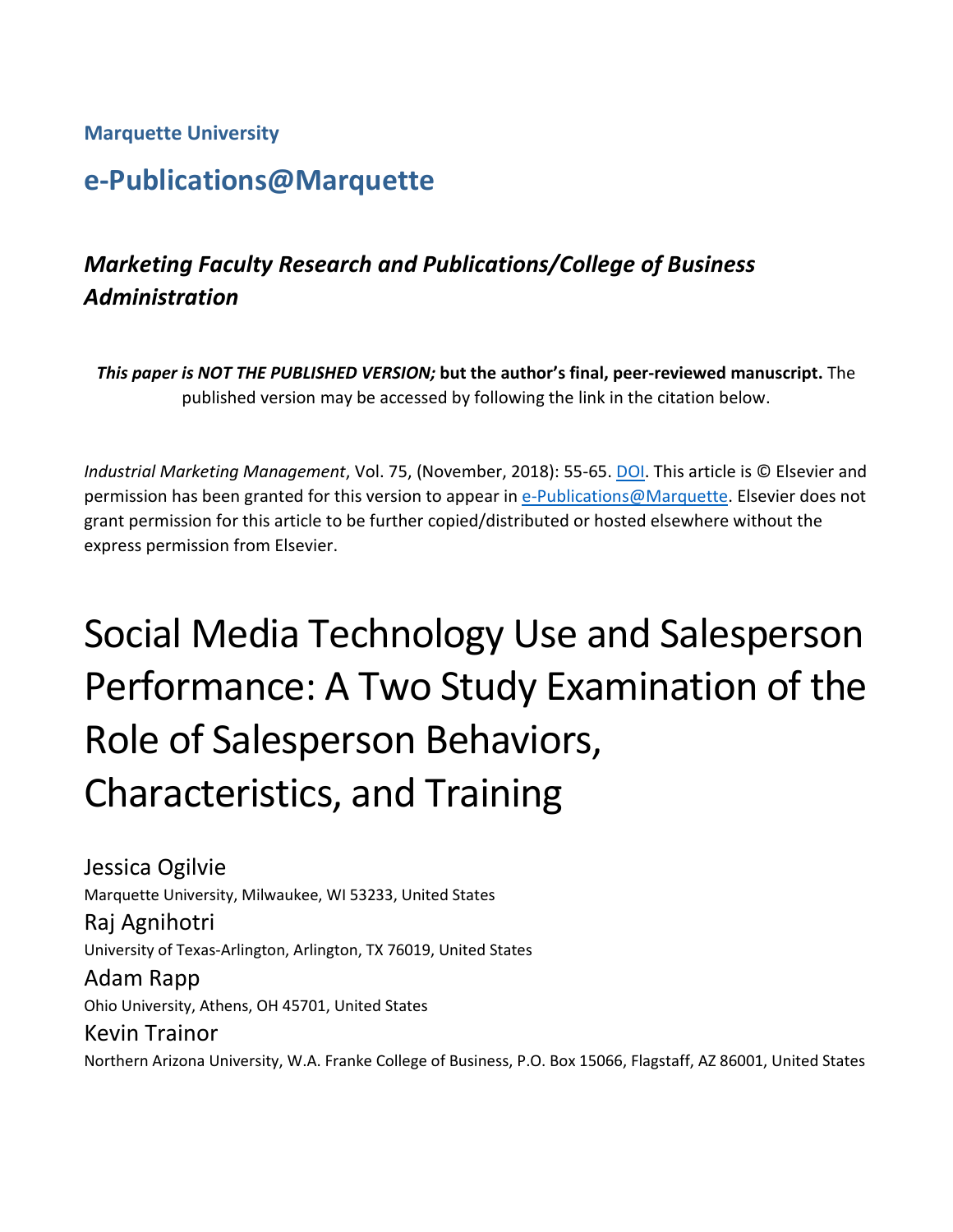# Abstract

Extending the literature on sales technology, we use two studies to develop and test a model involving salesperson-customer shared technology tools, referred to as Social Media Technology (SMT). Specifically, we demonstrate the impacts of SMT in B2B sales contexts on customer relationship performance and objective sales performance through key mediating behaviors and characteristics. Empirical findings from two studies, cross-company and within-company data, demonstrate the effects of SMT on salesperson product information communication, diligence, product knowledge, and adaptability. Moderating effects suggest that the integration of SMT in the absence of training on the technology may not yield the best results. Findings suggest that firms must allocate the resources necessary to properly implement SMT strategies. The framework tested provides a foundation for integration of SMT into buyer-seller interactions.

## 1. Introduction

In recent years, scholars have paid increased attention to technology tools that are shared between salespeople and customers, generally referred to as social media technology (hereafter, SMT) [\(Andzulis, Panagopoulos, &](https://0-www-sciencedirect-com.libus.csd.mu.edu/science/article/pii/S0019850117305436#bb0055)  [Rapp, 2012;](https://0-www-sciencedirect-com.libus.csd.mu.edu/science/article/pii/S0019850117305436#bb0055) [Trainor, 2012\)](https://0-www-sciencedirect-com.libus.csd.mu.edu/science/article/pii/S0019850117305436#bb0390). Discussing the role of technology at the salesperson-customer interface, interactive technologies involve both salesperson and customer engagement [\(Ahearne & Rapp, 2010\)](https://0-www-sciencedirect-com.libus.csd.mu.edu/science/article/pii/S0019850117305436#bb0035). It has been argued that – due to this interactive nature – SMT is driving "a revolutionary change in the way contemporary selling is conducted" [\(Marshall, Moncrief, Rudd, & Lee, 2012,](https://0-www-sciencedirect-com.libus.csd.mu.edu/science/article/pii/S0019850117305436#bb0240) p. 357). In fact, three out of four B2B buyers use social media to engage in the buying process and make final purchase decisions [\(Minsky & Quesenberry, 2016\)](https://0-www-sciencedirect-com.libus.csd.mu.edu/science/article/pii/S0019850117305436#bb0250). This presents a challenge to the 78% of sales and marketing executives that don't feel well prepared for this digital disruption [\(Kovac, 2016\)](https://0-www-sciencedirect-com.libus.csd.mu.edu/science/article/pii/S0019850117305436#bb0220). Yet these tools offer platforms to keep customers engaged in a hypercompetitive sales environment where connecting with a prospect can now take 18 or more phone calls [\(Minsky & Quesenberry,](https://0-www-sciencedirect-com.libus.csd.mu.edu/science/article/pii/S0019850117305436#bb0250)  [2016\)](https://0-www-sciencedirect-com.libus.csd.mu.edu/science/article/pii/S0019850117305436#bb0250). With callback rates below 1%, increasing numbers of B2B salespeople are using social media tools to outperform their peers and many are closing deals "as a direct result of social media" [\(Minsky & Quesenberry,](https://0-www-sciencedirect-com.libus.csd.mu.edu/science/article/pii/S0019850117305436#bb0250)  [2016\)](https://0-www-sciencedirect-com.libus.csd.mu.edu/science/article/pii/S0019850117305436#bb0250). When leveraged for customer interaction, SMT represents an additional tool in the repertoire available to salespeople, beyond traditional sales technology implementations.

Due to the nature of their boundary spanning position, salespeople represent the company-customer interface in the buying cycle. In this unique role, salespeople have the ability to leverage SMT on an individual basis – within discrete customer interactions – to communicate with, influence, and manage buyers. Given a state of "always on technology" [\(Agnihotri, Dingus, Hu, & Krush, 2016\)](https://0-www-sciencedirect-com.libus.csd.mu.edu/science/article/pii/S0019850117305436#bb0005), SMT provides a new, and unique, outlet for developing and maintaining customer relationships. Social media technologies can help sales organizations engage customers through superior information exchange, reciprocity, and problem solving [\(Hennig-Thurau et](https://0-www-sciencedirect-com.libus.csd.mu.edu/science/article/pii/S0019850117305436#bb0170)  [al., 2010\)](https://0-www-sciencedirect-com.libus.csd.mu.edu/science/article/pii/S0019850117305436#bb0170). In an increasingly competitive sales environment, tools that allow salespeople superior utility in customer-focused actions (e.g., engagement in service behaviors) are poised to provide a great deal of benefit to customer relationship management activities – when managed properly. Therefore, it is important to understand the mechanism that links SMT use to expected customer relationship outcomes.

While it is important to explore SMT as a tool in the customer relationship process, the implications of organizational support for effective deployment of SMT by salespeople are also critical considerations. Salespeople are increasingly connecting with their customers via SMT [\(Andzulis et al., 2012\)](https://0-www-sciencedirect-com.libus.csd.mu.edu/science/article/pii/S0019850117305436#bb0055). However, without organizational support and direction, they are left to navigate an increasing complex and competitive selling environment on their own [\(Gupta, Armstrong, & Clayton, 2010\)](https://0-www-sciencedirect-com.libus.csd.mu.edu/science/article/pii/S0019850117305436#bb0160). Sales technology literature recognizes salesperson training as the degree to which the salesperson has been trained to utilize sales technology tools [\(Ahearne, Jelinek, & Rapp, 2005\)](https://0-www-sciencedirect-com.libus.csd.mu.edu/science/article/pii/S0019850117305436#bb0025), and underscores its importance in overcoming frequent problems related to technology intricacies [\(Speier & Venkatesh, 2002\)](https://0-www-sciencedirect-com.libus.csd.mu.edu/science/article/pii/S0019850117305436#bb0355). When left without training resources, salespeople may not be leveraging SMT to its full potential or, worse, they may be misusing SMT through trial and error.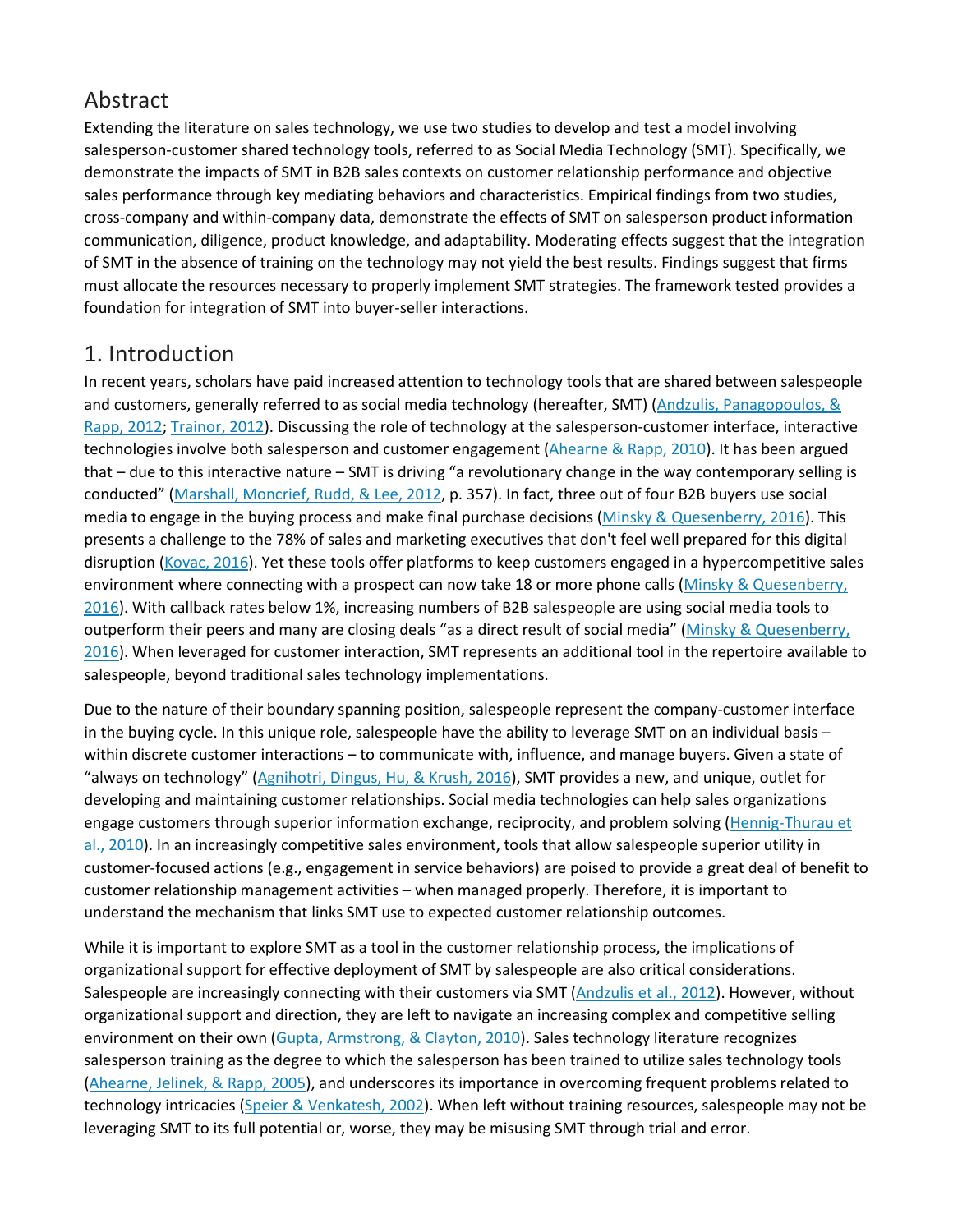Keeping the above-mentioned issues in mind, this research aims to contribute to the sales research in two ways. First, we extend the sales technology literature by examining the impact of a specific type of technology, namely SMT, on salespeople's ability to create and cultivate superior customer relationships. We gain support from the viewpoint that "different uses of technology have differential effects on various aspects of performance … thus, how a sales representative uses technology and on which behavioral tasks (work processes) matters" (Hunter & [Perreault Jr, 2007,](https://0-www-sciencedirect-com.libus.csd.mu.edu/science/article/pii/S0019850117305436#bb0180) p. 30). Further, we align this research with the sales technology literature that posits that salespeople will get the optimal results from technology use if the link is mediated through relationship oriented behaviors and characteristics [\(Ahearne, Jones, Rapp, & Mathieu, 2008\)](https://0-www-sciencedirect-com.libus.csd.mu.edu/science/article/pii/S0019850117305436#bb0030). Specifically, we propose and test the notion that SMT use enhances salesperson product information communication, diligence, product knowledge, and adaptability, which ultimately influences customer relationship performance.

Second, we address the question of how firms can properly facilitate the effective use of SMT by their salespeople. Specifically, we consider the moderating impact of salesperson training resources on the relationship between SMT use and salesperson behaviors. User training, defined here as the degree to which salespeople have been trained to use the sales technology tools, has been touted as a critical facilitating condition to support technology use [\(Ahearne et al., 2005\)](https://0-www-sciencedirect-com.libus.csd.mu.edu/science/article/pii/S0019850117305436#bb0025). This vein of inquiry addresses calls for research to incorporate facilitating conditions of sales technology in general (e.g., [Sundaram, Schwarz, Jones, & Chin, 2007\)](https://0-www-sciencedirect-com.libus.csd.mu.edu/science/article/pii/S0019850117305436#bb0380), and SMT in particular (e.g., [Rodriguez, Peterson, & Krishnan, 2012\)](https://0-www-sciencedirect-com.libus.csd.mu.edu/science/article/pii/S0019850117305436#bb0330) as moderators in the technology to performance chain.

Below, we present our salesperson SMT use framework in greater detail [\(Fig. 1\)](https://0-www-sciencedirect-com.libus.csd.mu.edu/science/article/pii/S0019850117305436#f0005) and provide the theoretical underpinnings for our proposed relationships.



## Fig. 1. Hypothesized model.

⁎ Customer relationship performance (Study 1); Sales performance (Study 2).

## 1.1. Sales technology-behaviors-performance link

Sales scholars have consistently studied the role of technology in sales and have enriched our understanding regarding its adaption and use, as well as the associated performance outcomes (Ahearne, Srinivasan, &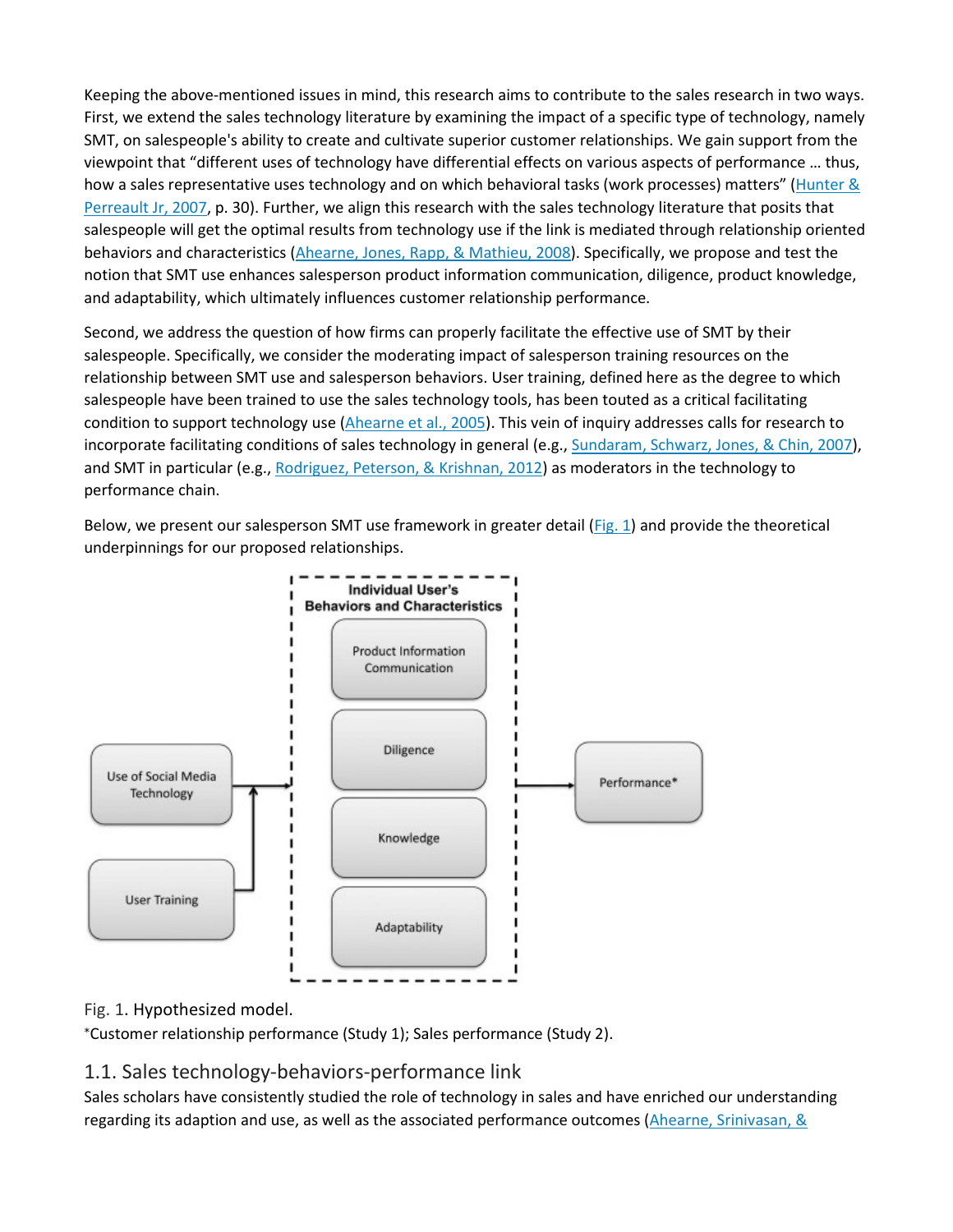[Weinstein, 2004;](https://0-www-sciencedirect-com.libus.csd.mu.edu/science/article/pii/S0019850117305436#bb0040) [Jelinek, Ahearne, Mathieu, & Schillewaert, 2006;](https://0-www-sciencedirect-com.libus.csd.mu.edu/science/article/pii/S0019850117305436#bb0200) [Speier & Venkatesh, 2002\)](https://0-www-sciencedirect-com.libus.csd.mu.edu/science/article/pii/S0019850117305436#bb0355). A key theme that emerges from the literature is that the use of technology within the sales force is a necessary but not sufficient criterion and that the manner in which salespeople use technology determines performance outcomes. Many empirical studies have supported this belief over time (e.g., [Bush, Bush, Orr, & Rocco, 2007;](https://0-www-sciencedirect-com.libus.csd.mu.edu/science/article/pii/S0019850117305436#bb0100) Homburg, Wieseke, [& Kuehnl, 2010;](https://0-www-sciencedirect-com.libus.csd.mu.edu/science/article/pii/S0019850117305436#bb0175) [Onyemah, Swain, & Hanna, 2010\)](https://0-www-sciencedirect-com.libus.csd.mu.edu/science/article/pii/S0019850117305436#bb0270) and outlined the key sales behaviors and characteristics that mediate the relationship between sales technology and performance [\(Hunter & Perreault Jr, 2007\)](https://0-www-sciencedirect-com.libus.csd.mu.edu/science/article/pii/S0019850117305436#bb0180).

Moreover, research examining the multidimensional nature of sales technology has explored differential mediating paths from the various dimensions of technology. For example, [Hunter and Perreault Jr \(2007\)](https://0-www-sciencedirect-com.libus.csd.mu.edu/science/article/pii/S0019850117305436#bb0180) outline SFA and CRM as dimensions of sales technology and define SFA technology as "tools that are intended to make repetitive (administrative) tasks more efficient" (2007, p. 17). CRM technology represents a more strategic orientation and has been defined as "the degree to which firms use supporting information technology to manage customer relationships" [\(Chang, Park, & Chaiy, 2010,](https://0-www-sciencedirect-com.libus.csd.mu.edu/science/article/pii/S0019850117305436#bb0110) p. 850). It has been touted as a tool that enables salespeople to develop sales strategies [\(Rigby & Ledingham, 2004\)](https://0-www-sciencedirect-com.libus.csd.mu.edu/science/article/pii/S0019850117305436#bb0320). Building upon this logic, Rapp, Agnihotri, and [Forbes \(2008\)](https://0-www-sciencedirect-com.libus.csd.mu.edu/science/article/pii/S0019850117305436#bb0305) reported that SFA usage has a direct impact on effort behaviors, and CRM usage has a direct positive impact on salesperson adaptive selling.

Further extending the multidimensional aspect of sales technology, [Ahearne and Rapp \(2010\)](https://0-www-sciencedirect-com.libus.csd.mu.edu/science/article/pii/S0019850117305436#bb0035) highlighted the need for research in the area of salesperson-customer sharing technology. Responding to this call, sales scholars argue that salespeople should be aware of the "emerging technology" tools that can enable the buyer-seller exchange process to become more efficient and effective [\(Marshall et al., 2012;](https://0-www-sciencedirect-com.libus.csd.mu.edu/science/article/pii/S0019850117305436#bb0240) [Rodriguez et al., 2012\)](https://0-www-sciencedirect-com.libus.csd.mu.edu/science/article/pii/S0019850117305436#bb0330). In terms of technology pertinent to the sales field, researchers highlight the adaption and utilization of SMT as a way to create opportunities for direct customer involvement [\(Trainor, 2012\)](https://0-www-sciencedirect-com.libus.csd.mu.edu/science/article/pii/S0019850117305436#bb0390). SMT offers new customer-centric tools (blogs, discussion forums, user communities, etc.) that enable customers to interact with others in their social networks and with organizations that become network members [\(Kietzmann, Hermkens, McCarthy, & Silvestre,](https://0-www-sciencedirect-com.libus.csd.mu.edu/science/article/pii/S0019850117305436#bb0215)  [2011\)](https://0-www-sciencedirect-com.libus.csd.mu.edu/science/article/pii/S0019850117305436#bb0215). Social network tools and platforms (e.g., LinkedIn, Facebook, etc.) have evolved from purely customerspecific (peer-to-peer communication) tools toward customer-centric applications that are enabling organizations to participate in the interactions happening within their customers' networks [\(Trainor, Andzulis,](https://0-www-sciencedirect-com.libus.csd.mu.edu/science/article/pii/S0019850117305436#bb0395)  [Rapp, & Agnihotri, 2014\)](https://0-www-sciencedirect-com.libus.csd.mu.edu/science/article/pii/S0019850117305436#bb0395).

Accordingly, we view SMT as another dimension of sales technology based on its level of specificity for influencing relationship building tasks. Social media technology has been described as "any social interactionenhancing technology that can be deployed by sales professionals to generate content (e.g., blogs, microblogs, wikis) and develop networks (e.g., social networks, online communities)" [\(Agnihotri, Kothandaraman, Kashyap,](https://0-www-sciencedirect-com.libus.csd.mu.edu/science/article/pii/S0019850117305436#bb0010)  [& Singh, 2012,](https://0-www-sciencedirect-com.libus.csd.mu.edu/science/article/pii/S0019850117305436#bb0010) p. 334). Aligning this description with the sales technology literature, SMT use can be defined as a salesperson's utilization and integration of SMT to perform his or her job [\(Ahearne et al., 2005\)](https://0-www-sciencedirect-com.libus.csd.mu.edu/science/article/pii/S0019850117305436#bb0025). Building on this, we suggest that SMT can be used by salespeople to build networks and better customer relationships in a broad sense.

Building on prior theory, we develop and test a model (see [Fig. 1\)](https://0-www-sciencedirect-com.libus.csd.mu.edu/science/article/pii/S0019850117305436#f0005) that examines how salespeople's SMT use impacts salesperson service behaviors (e.g., product information communication, diligence, product knowledge, and adaptability) and ultimately customer relationship performance. By adopting a perspective from within salesperson-customer relationships (i.e., implementation of social media tools to enhance customer encounters), our research provides insight into the potential for value creation through long-term, profitable, customer relationships. Our study responds to the call made by scholars to look beyond technology use to the salesperson characteristics and behaviors that capture the indirect influence of technology on salesperson performance (e.g., [Avlonitis & Panagopoulos, 2010;](https://0-www-sciencedirect-com.libus.csd.mu.edu/science/article/pii/S0019850117305436#bb0065) [Ingram, LaForge, & Leigh, 2002\)](https://0-www-sciencedirect-com.libus.csd.mu.edu/science/article/pii/S0019850117305436#bb0185). This approach considers how SMT provides increased customer contact opportunities [\(Hennig-Thurau et al., 2010\)](https://0-www-sciencedirect-com.libus.csd.mu.edu/science/article/pii/S0019850117305436#bb0170) and facilitates the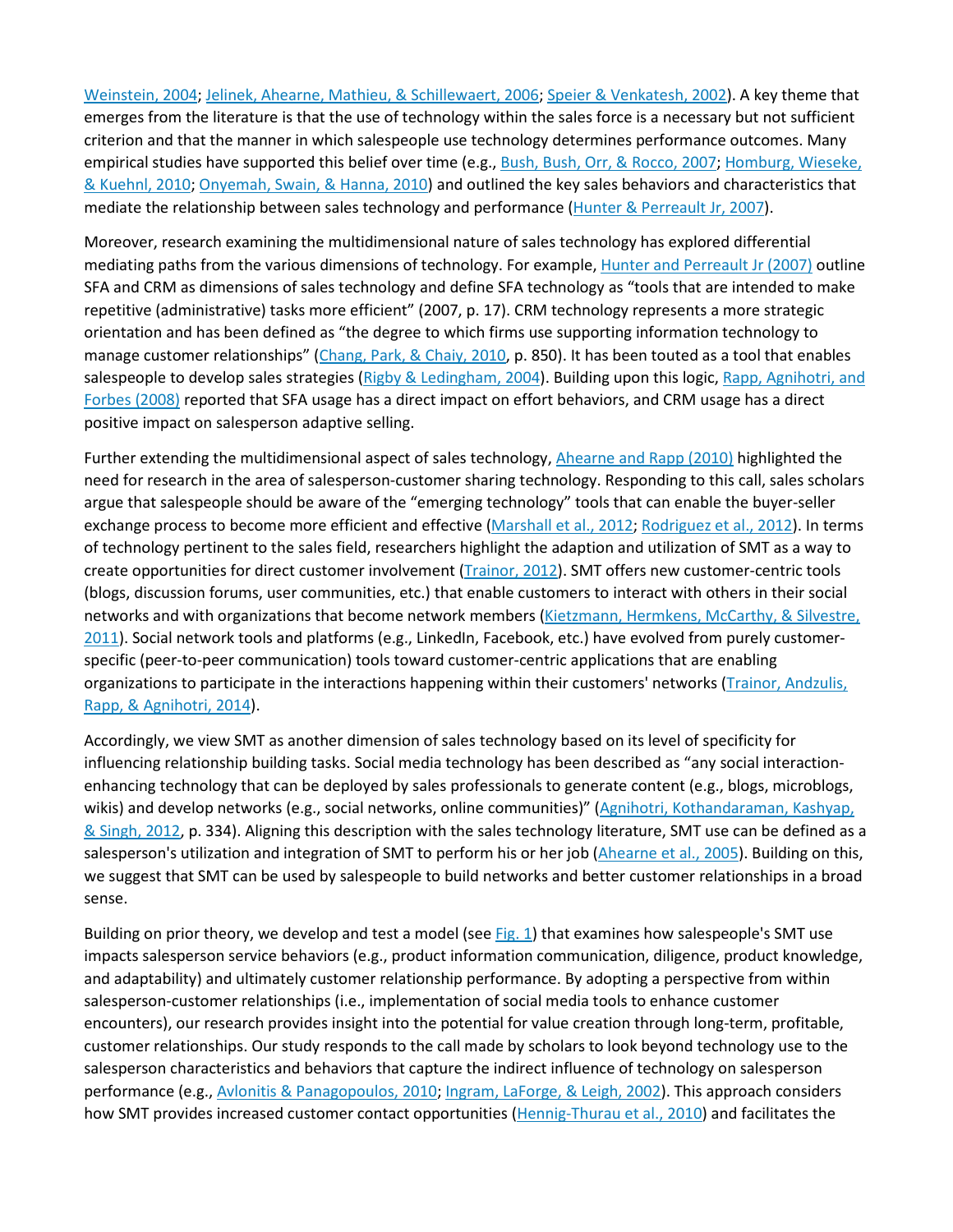behavioral processes in which these tools are aligned with the "relationship-forging tasks" necessary for technology effectiveness [\(Hunter & Perreault Jr, 2007\)](https://0-www-sciencedirect-com.libus.csd.mu.edu/science/article/pii/S0019850117305436#bb0180).

# 2. Development of hypotheses

## 2.1. SMT and product information communication

Information communication, in the marketing literature, is referred to as the sharing of relevant and timely information between organizations through both formal and informal approaches [\(Anderson & Narus, 1990\)](https://0-www-sciencedirect-com.libus.csd.mu.edu/science/article/pii/S0019850117305436#bb0050). Such communication's effectiveness is based upon the volume, frequency, and quality of information that is being shared between buyers and sellers [\(Palmatier, Dant, Grewal, & Evans, 2006,](https://0-www-sciencedirect-com.libus.csd.mu.edu/science/article/pii/S0019850117305436#bb0275) p. 138). Effective communication educates customers and keeps them informed "in a language that they can understand" [\(Sharma & Patterson, 1999,](https://0-www-sciencedirect-com.libus.csd.mu.edu/science/article/pii/S0019850117305436#bb0350) p. 158). This easy and effective communication flow is a key characteristic of strong customer relationships [\(Morgan & Hunt, 1994\)](https://0-www-sciencedirect-com.libus.csd.mu.edu/science/article/pii/S0019850117305436#bb0260). [Jones, Chonko, Rangarajan, and Roberts \(2007\)](https://0-www-sciencedirect-com.libus.csd.mu.edu/science/article/pii/S0019850117305436#bb0205) underscore the heightened expectations of potential and current customers and the challenges that salespeople may experience when trying to convey vital information to these buyers in an easier way. Social media platforms provide increased communication opportunities and an array of platforms for buyer-seller interactions.

Social media technology enables salespeople to more easily adapt modes of interactions with buyers, an important capability when sharing product information through communication processes [\(Mohr & Nevin,](https://0-www-sciencedirect-com.libus.csd.mu.edu/science/article/pii/S0019850117305436#bb0255)  [1990\)](https://0-www-sciencedirect-com.libus.csd.mu.edu/science/article/pii/S0019850117305436#bb0255). For example, if customers are seeking additional product or service information, salespeople can more easily arrange and execute live chat sessions or publish informational webinars that efficiently cater to the unique needs of the customer. This example demonstrates the opportunities that SMT provides for a more customizable information exchange process between a buyer and a seller. These platforms provide unique outlets for user-friendly transfer of information, allowing salespeople to process and manage larger amounts of information in functional ways [\(Malthouse, Haenlein, Skiera, Wege, & Zhang, 2013\)](https://0-www-sciencedirect-com.libus.csd.mu.edu/science/article/pii/S0019850117305436#bb0230). With increased opportunities and capacity for information exchange, use of SMT will facilitate and enhance product information communication behaviors of salespeople.

#### **H1**

Salesperson use of SMT will have a positive effect on product information communication behaviors.

## 2.2. SMT and diligence

Diligence relates to the idea that today's hypercompetitive sales environment requires salespeople to provide accurate and dependable service in a timely manner [\(Ahearne, Jelinek, & Jones, 2007\)](https://0-www-sciencedirect-com.libus.csd.mu.edu/science/article/pii/S0019850117305436#bb0015). Customer service is considered as a contextual concept where industry, product, and customer expectations play a critical role. Salesperson diligence, based upon the context, could involve service before sale, product support after the sale, responsiveness to customers before, during, and after purchase, reliability and speed of delivery, etc. (Vickery, [Jayaram, Droge, & Calantone, 2003\)](https://0-www-sciencedirect-com.libus.csd.mu.edu/science/article/pii/S0019850117305436#bb0400). In a sales context, customer service is often conceptualized as diligent behaviors rooted in the level of reliability and responsiveness of the salesperson-customer interface (Ahearne et [al., 2007\)](https://0-www-sciencedirect-com.libus.csd.mu.edu/science/article/pii/S0019850117305436#bb0015). As the primary contact person for customers, it is essential for salespeople to respond promptly to customer needs and requests.

With the array of contact points made available by social media, salespeople can maintain more consistent contact with buyers. For example, SMT allows salespeople to engage with and serve customers that may be previously underserved due to physical or geographic constraints. These tools provide salespeople with the ability to educate, compare offerings, discuss product functionality, and help customers gain optimal service utility. SMT can be used to monitor changes in customer wants and needs, track customer complaints, and coordinate with other departments within the organization to operate more cohesively [\(Rodriguez et al., 2012\)](https://0-www-sciencedirect-com.libus.csd.mu.edu/science/article/pii/S0019850117305436#bb0330).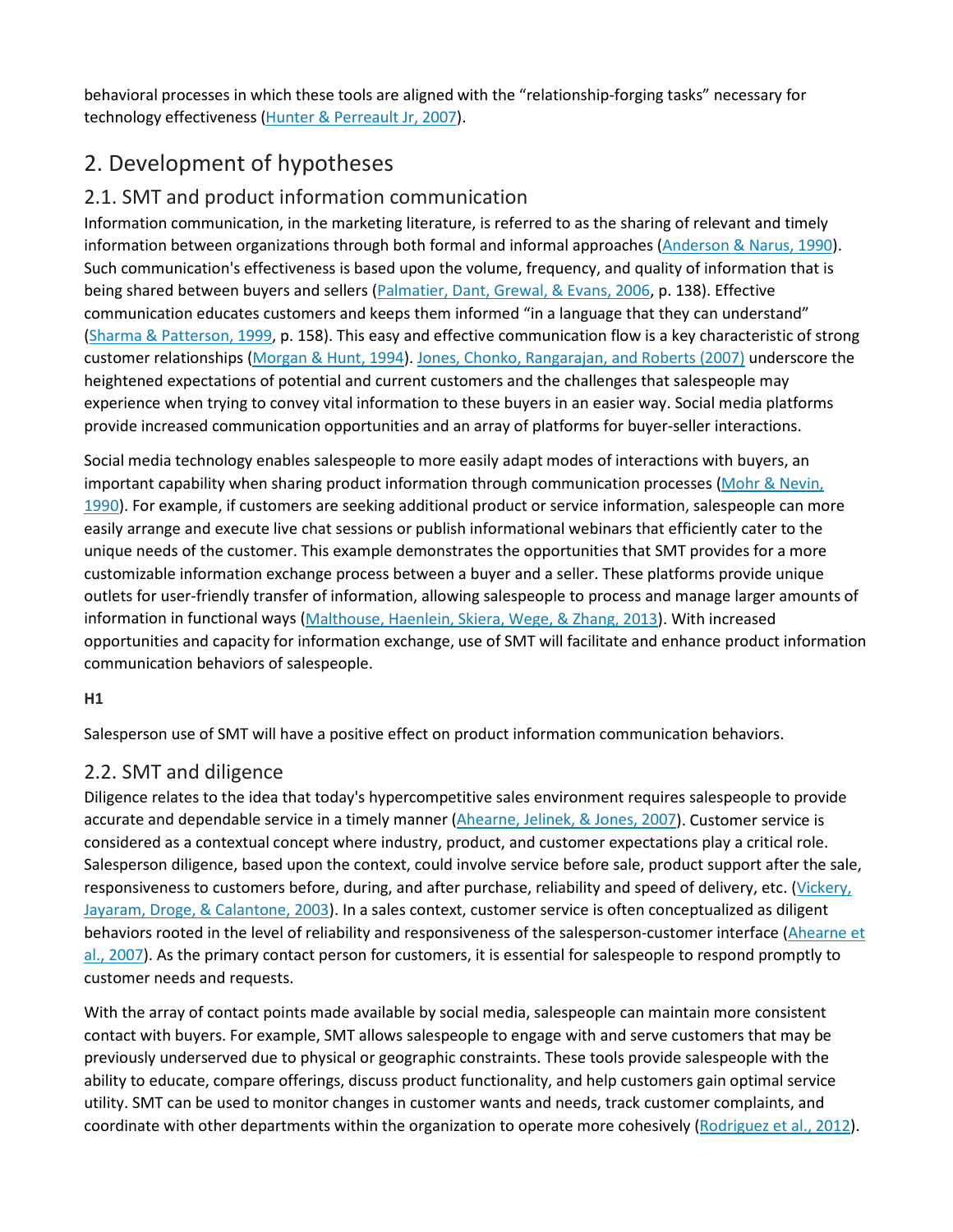In these ways, SMT enhances salesperson-customer relationships and builds trust between salespeople and customers [\(Chanda & Zaorski, 2013\)](https://0-www-sciencedirect-com.libus.csd.mu.edu/science/article/pii/S0019850117305436#bb0105). Through SMT, salespeople can better understand and predict customer needs, fulfill demands more efficiently, and consequently be more diligent throughout the customer experience.

#### **H2**

Salesperson use of SMT will have a positive effect on salesperson diligence.

## 2.3. SMT and product knowledge

We focus on salesperson expertise related to product development, specification, and performance. In the past, scholars have studied other forms of knowledge such as market knowledge as a mediator between sales technology and performance outcomes [\(Hunter & Perreault Jr, 2007\)](https://0-www-sciencedirect-com.libus.csd.mu.edu/science/article/pii/S0019850117305436#bb0180). As per recent scholarly advances, in the area of sales technology-mediated environments, product knowledge is considered critical to satisfying customers where persuasion knowledge is becoming less relevant [\(Sharma & Sheth, 2010\)](https://0-www-sciencedirect-com.libus.csd.mu.edu/science/article/pii/S0019850117305436#bb0345). SMT use by salespeople enables salespeople to connect with professionals inside and outside of the organizational realm, thereby giving them access to a wider base of information sources and available knowledge (Ahearne et al., 2007).

As customers pay greater attention to product specifications and technical standards, they demand greater salesperson interaction and instantaneous service provision. To combat these increasing knowledge demands, SMT can be used to gain market and industry insight that augments salesperson overall product knowledge. This is especially important as information gathered from other resources (e.g., statistical or company reports) are often dated and presents a rather complex picture which is difficult to decipher.

Further, salespeople are uniquely positioned to gather marketplace intelligence [\(Rapp, Agnihotri, & Baker, 2011\)](https://0-www-sciencedirect-com.libus.csd.mu.edu/science/article/pii/S0019850117305436#bb0295) to be leveraged in future interactions. Salesperson knowledge gathering and dissemination is enhanced through access to customer and market research as well as available competitive information [\(Sujan, Weitz, & Kumar,](https://0-www-sciencedirect-com.libus.csd.mu.edu/science/article/pii/S0019850117305436#bb0375)  [1994\)](https://0-www-sciencedirect-com.libus.csd.mu.edu/science/article/pii/S0019850117305436#bb0375). SMT provides access to extensive networks of information. By drawing on the available information salespeople can maintain and demonstrate higher levels of knowledge [\(Ahearne et al., 2008\)](https://0-www-sciencedirect-com.libus.csd.mu.edu/science/article/pii/S0019850117305436#bb0030). Formally stated:

#### **H3**

Salesperson use of SMT will have a positive effect on product knowledge.

## 2.4. SMT and adaptability

The basic premise of adaptive selling is to alter sales behaviors and activities in keeping with situational considerations [\(Sujan et al., 1994\)](https://0-www-sciencedirect-com.libus.csd.mu.edu/science/article/pii/S0019850117305436#bb0375). Through adaptive selling, salespeople can alter their sales approach across customers and tailor sales presentations to the individual customer [\(Spiro & Weitz, 1990\)](https://0-www-sciencedirect-com.libus.csd.mu.edu/science/article/pii/S0019850117305436#bb0360). At the same time, the necessary factors to perform adaptive selling include attainment, scrutiny, and utilization of customer information [\(Weitz, Sujan, & Sujan, 1986\)](https://0-www-sciencedirect-com.libus.csd.mu.edu/science/article/pii/S0019850117305436#bb0405). Past literature on sales technology supports the idea that salesperson adaptability could be improved by using different technology tools [\(Ahearne et al., 2008;](https://0-www-sciencedirect-com.libus.csd.mu.edu/science/article/pii/S0019850117305436#bb0030) [Rapp et al., 2008\)](https://0-www-sciencedirect-com.libus.csd.mu.edu/science/article/pii/S0019850117305436#bb0305).

With the help of SMT, salespeople are better able to assess and conform to the situational needs of their buyers (e.g. working style, time restrictions, or other organizational priorities), and such awareness enhances adaptive behavior in customer interactions [\(Sujan et al., 1994\)](https://0-www-sciencedirect-com.libus.csd.mu.edu/science/article/pii/S0019850117305436#bb0375). To adapt effectively to individual customers salespeople must draw on a clear understanding of their customer's needs. SMT use can help salespeople track individual customers' purchase patterns and research customers systematically to best align exchange encounters with buyer wants and needs. Availability of SMT also enables a salesperson to adapt both the medium and method of interaction. Technology infusion can provide salespeople with access to vast amounts of information, in addition to specific information search capabilities [\(Ahearne et al., 2008\)](https://0-www-sciencedirect-com.libus.csd.mu.edu/science/article/pii/S0019850117305436#bb0030). SMT provides such access, creating a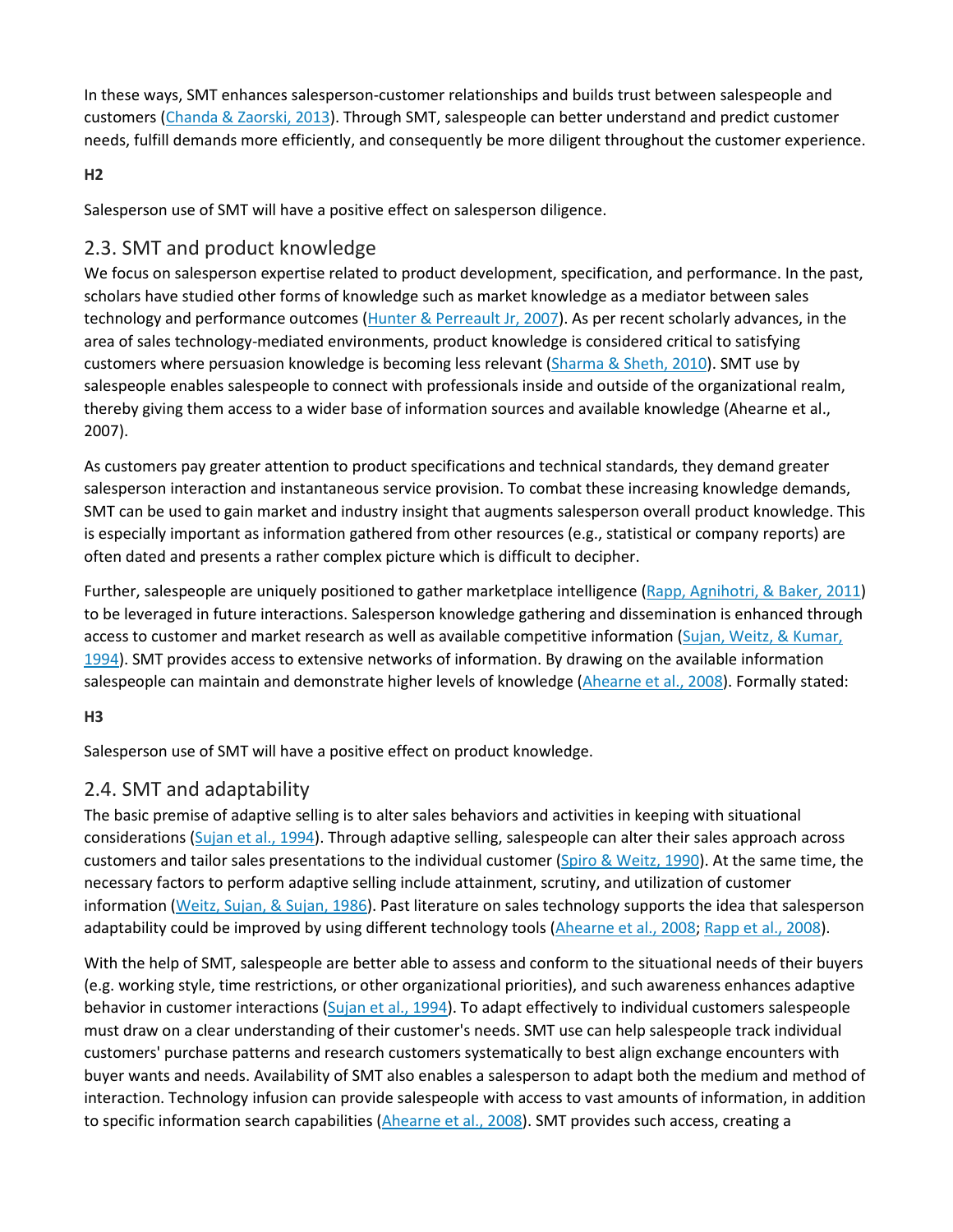searchable network of customer information for salesperson use. A variety of social media platforms allow salespeople to leverage customer information to create unique sales presentations – enhancing their adaptive selling behaviors. Therefore,

#### **H4**

Salesperson use of SMT will have a positive effect on adaptability.

## 2.5. Moderating role of salesperson training

User training, one of the critical organizational facilitating conditions, not only helps avoid negative consequences but also positively impacts overall technology use [\(Goodhue & Thompson, 1995\)](https://0-www-sciencedirect-com.libus.csd.mu.edu/science/article/pii/S0019850117305436#bb0150). Sales technology literature reports the moderating impact of technology training on the link between the use of sales technology and desired outcomes (e.g., [Ahearne et al., 2005;](https://0-www-sciencedirect-com.libus.csd.mu.edu/science/article/pii/S0019850117305436#bb0025) [Sundaram et al., 2007\)](https://0-www-sciencedirect-com.libus.csd.mu.edu/science/article/pii/S0019850117305436#bb0380). Such findings forward the notion that without proper training salespeople might not be able to use technology to its fullest potential [\(Sundaram et al., 2007\)](https://0-www-sciencedirect-com.libus.csd.mu.edu/science/article/pii/S0019850117305436#bb0380). Therefore, the usefulness of implementing SMT within the sales force is contingent upon organizational support and requires a shift in resources to meet the new demands being placed on salespeople [\(Agnihotri et al., 2012\)](https://0-www-sciencedirect-com.libus.csd.mu.edu/science/article/pii/S0019850117305436#bb0010). When a firm fails to allocate resources for strategic technology adoption and sales force support, technology infusion is more likely to diminish sales force productivity (Avlonitis  $\&$ [Panagopoulos, 2010\)](https://0-www-sciencedirect-com.libus.csd.mu.edu/science/article/pii/S0019850117305436#bb0065).

With training, salespeople will be confident and able when implementing technical tools and mitigating any technological challenges and will therefore be better able to utilize SMT to improve behaviors and characteristics. Salesperson training will thus affect the efficiency of SMT use. This reasoning aligns with past technology literature in which researchers argue that information technology use positively influences individual effectiveness when moderated by proper training and support [\(Ahearne et al., 2005;](https://0-www-sciencedirect-com.libus.csd.mu.edu/science/article/pii/S0019850117305436#bb0025) [Erffmeyer & Johnson,](https://0-www-sciencedirect-com.libus.csd.mu.edu/science/article/pii/S0019850117305436#bb0130)  [2001\)](https://0-www-sciencedirect-com.libus.csd.mu.edu/science/article/pii/S0019850117305436#bb0130). Notably, social media research within customer-facing activities points to potential organizational related contextual variables as moderators in social media frameworks (e.g., [Rodriguez et al., 2012\)](https://0-www-sciencedirect-com.libus.csd.mu.edu/science/article/pii/S0019850117305436#bb0330). Parallel with these arguments, we reason that organizational provision of user training will play a key role in leveraging SMT for enhanced salesperson service behaviors.

#### **H5**

User training will strengthen the relationship between salesperson SMT use and (a) product information communication, (b) diligence, (c) product knowledge, and (d) adaptability.

## 2.6. Customer relationship performance

At the organizational level, customer relationship performance reflects how well a firm is performing relative to set goals of customer acquisition, satisfaction, and loyalty (e.g., Jayachandran, Sharma, Kaufman, & Raman, [2005;](https://0-www-sciencedirect-com.libus.csd.mu.edu/science/article/pii/S0019850117305436#bb0195) [Rapp, Trainor, & Agnihotri, 2010;](https://0-www-sciencedirect-com.libus.csd.mu.edu/science/article/pii/S0019850117305436#bb0310) [Rust, Moorman, & Dickson, 2002\)](https://0-www-sciencedirect-com.libus.csd.mu.edu/science/article/pii/S0019850117305436#bb0335). At the salesperson level, customer relationship performance can be operationalized as the salesperson's "success in achieving customer satisfaction and keeping current customers," (p. 218) with this performance arguably driven by interpersonal traits of the salesperson [\(Agnihotri et al., 2012\)](https://0-www-sciencedirect-com.libus.csd.mu.edu/science/article/pii/S0019850117305436#bb0010). Recent scholarly efforts are aimed toward the salesperson perceptions of customer relationship quality and underscore its impact on forming and influencing account profitability [\(Mullins, Ahearne, Lam, Hall, & Boichuk, 2014\)](https://0-www-sciencedirect-com.libus.csd.mu.edu/science/article/pii/S0019850117305436#bb0265).

Salespeople's behaviors and characteristics could help or hinder their efforts to build and maintain loyal customer bases [\(Plouffe, Hulland, & Wachner, 2009\)](https://0-www-sciencedirect-com.libus.csd.mu.edu/science/article/pii/S0019850117305436#bb0285). Relationship oriented behaviors establish and extend relationship commitment, as perceived by customers, and eventually yield performance benefits for both the customer and salesperson [\(Pillai & Sharma, 2003\)](https://0-www-sciencedirect-com.libus.csd.mu.edu/science/article/pii/S0019850117305436#bb0280). In general, good communication (i.e., helpful, positive, timely, easy, and pleasant) between a salesperson and a customer will impact all facets of the relationship, with a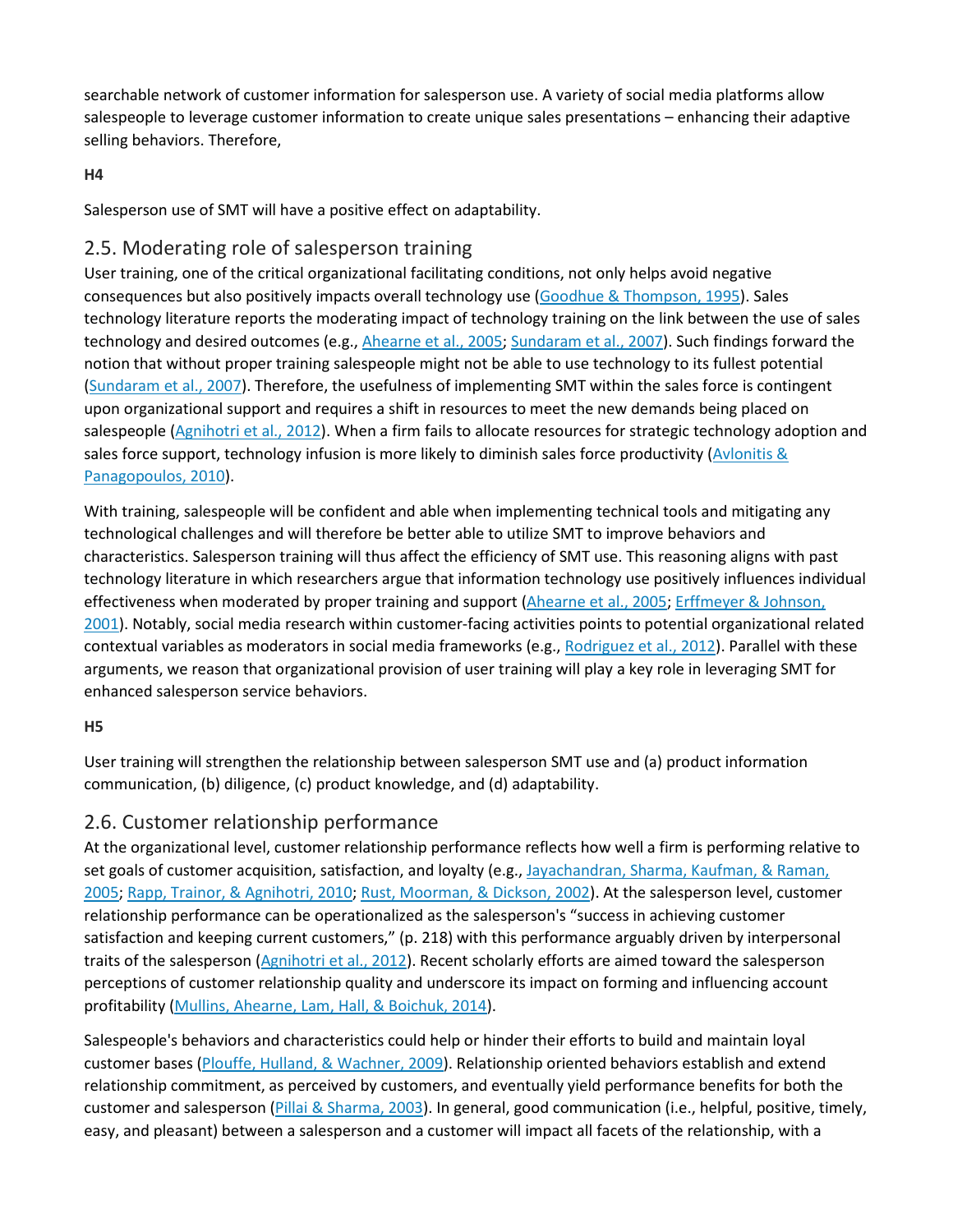specific influence on trust, satisfaction, and loyalty [\(Ball, Simões Coelho, & Machás, 2004\)](https://0-www-sciencedirect-com.libus.csd.mu.edu/science/article/pii/S0019850117305436#bb0075). By helping their customers obtain applicable and accurate product information and specifications, salespeople can enrich customer experiences. Through superior product information communication, salespeople provide a sense of assurance that is imperative in effectively satisfying customers [\(Ahearne, Jelinek, & Jones, 2007\)](https://0-www-sciencedirect-com.libus.csd.mu.edu/science/article/pii/S0019850117305436#bb0020). Salesperson product information communication practices would represent a platform upon which high quality service could be provided, thereby, determining customer relationship satisfaction and commitment [\(Sharma & Patterson,](https://0-www-sciencedirect-com.libus.csd.mu.edu/science/article/pii/S0019850117305436#bb0350)  [1999\)](https://0-www-sciencedirect-com.libus.csd.mu.edu/science/article/pii/S0019850117305436#bb0350).

#### **H6**

Salesperson product information communication behaviors will positively influence customer relationship performance.

Marketing scholars agree that consistent, timely, and quality customer interaction not only influences the dominant marketing outcomes [\(Ray, Muhanna, & Barney, 2005\)](https://0-www-sciencedirect-com.libus.csd.mu.edu/science/article/pii/S0019850117305436#bb0315) but also contributes toward gaining competitive advantage [\(Szymanski & Henard, 2001;](https://0-www-sciencedirect-com.libus.csd.mu.edu/science/article/pii/S0019850117305436#bb0385) [Zeithaml, 2000\)](https://0-www-sciencedirect-com.libus.csd.mu.edu/science/article/pii/S0019850117305436#bb0410). The ability of salespeople to be diligent in their interactions with customers in order to provide superior customer service is considered a strategic imperative in today's competitive environment [\(Ray et al., 2005\)](https://0-www-sciencedirect-com.libus.csd.mu.edu/science/article/pii/S0019850117305436#bb0315). Diligence is central to relationship performance because "during the service encounter employee behavioral performance is the service, as customers perceive it" and therefore a vital component in achieving customer satisfaction [\(Ahearne et al., 2008,](https://0-www-sciencedirect-com.libus.csd.mu.edu/science/article/pii/S0019850117305436#bb0030) p. 675). Research clearly highlights the positive impact of service behaviors such as diligence and responsiveness on key consumer satisfaction outcomes and future intentions [\(Darian, Tucci, & Wiman, 2001\)](https://0-www-sciencedirect-com.libus.csd.mu.edu/science/article/pii/S0019850117305436#bb0125). Salespeople must be able to effectively manage customer needs and provide the desired level of customer service within each relationship. Diligence impacts a customer's perception of the salesperson, the service encounter, and the organization [\(Evans, Arnold, & Grant, 1999\)](https://0-www-sciencedirect-com.libus.csd.mu.edu/science/article/pii/S0019850117305436#bb0135). Ultimately, this informs customer satisfaction, retention, and relationship performance.

#### **H7**

Salesperson diligence will positively influence customer relationship performance.

In general, for sales organizations, employees' knowledge represents a competitive resource (Rapp, Agnihotri, [Baker, & Andzulis, 2015\)](https://0-www-sciencedirect-com.libus.csd.mu.edu/science/article/pii/S0019850117305436#bb0300). Specifically, salesperson expertise and knowledge is necessary to transform customer oriented attitudes into the behaviors essential to gaining customer satisfaction [\(Stock & Hoyer, 2005\)](https://0-www-sciencedirect-com.libus.csd.mu.edu/science/article/pii/S0019850117305436#bb0370). Product knowledge aids salespeople in providing detailed explanations of product and service offerings while conveying industry expertise. Consequently, a breadth of product knowledge on behalf of the salesperson creates an opportunity to diagnose customer needs and positions the salesperson to better introduce the customer to an array of services available from the organization [\(Evans et al., 1999\)](https://0-www-sciencedirect-com.libus.csd.mu.edu/science/article/pii/S0019850117305436#bb0135) adding value to the customer relationship. It can be argued that salesperson product knowledge would help them in crafting pragmatic solutions to customer problems [\(Gwinner, Bitner, Brown, & Kumar, 2005\)](https://0-www-sciencedirect-com.libus.csd.mu.edu/science/article/pii/S0019850117305436#bb0165); and, because providing customers with comprehensive solutions is critical for the relationship development process, the link between product knowledge and customer relationship performance is quite visible.

#### **H8**

Salesperson product knowledge will positively influence customer relationship performance.

Marketing scholars highlight the fact that customer facing employee's adaptability is a much stronger antecedent to job performance than factors such as self-efficacy or job satisfaction (e.g., [Chebat & Kollias, 2000\)](https://0-www-sciencedirect-com.libus.csd.mu.edu/science/article/pii/S0019850117305436#bb0115). Within the sales context, adaptive selling behaviors are becoming increasingly important in satisfying and retaining customers [\(Robinson Jr, Neeley, & Williamson, 2011\)](https://0-www-sciencedirect-com.libus.csd.mu.edu/science/article/pii/S0019850117305436#bb0325). Customers are more likely to evaluate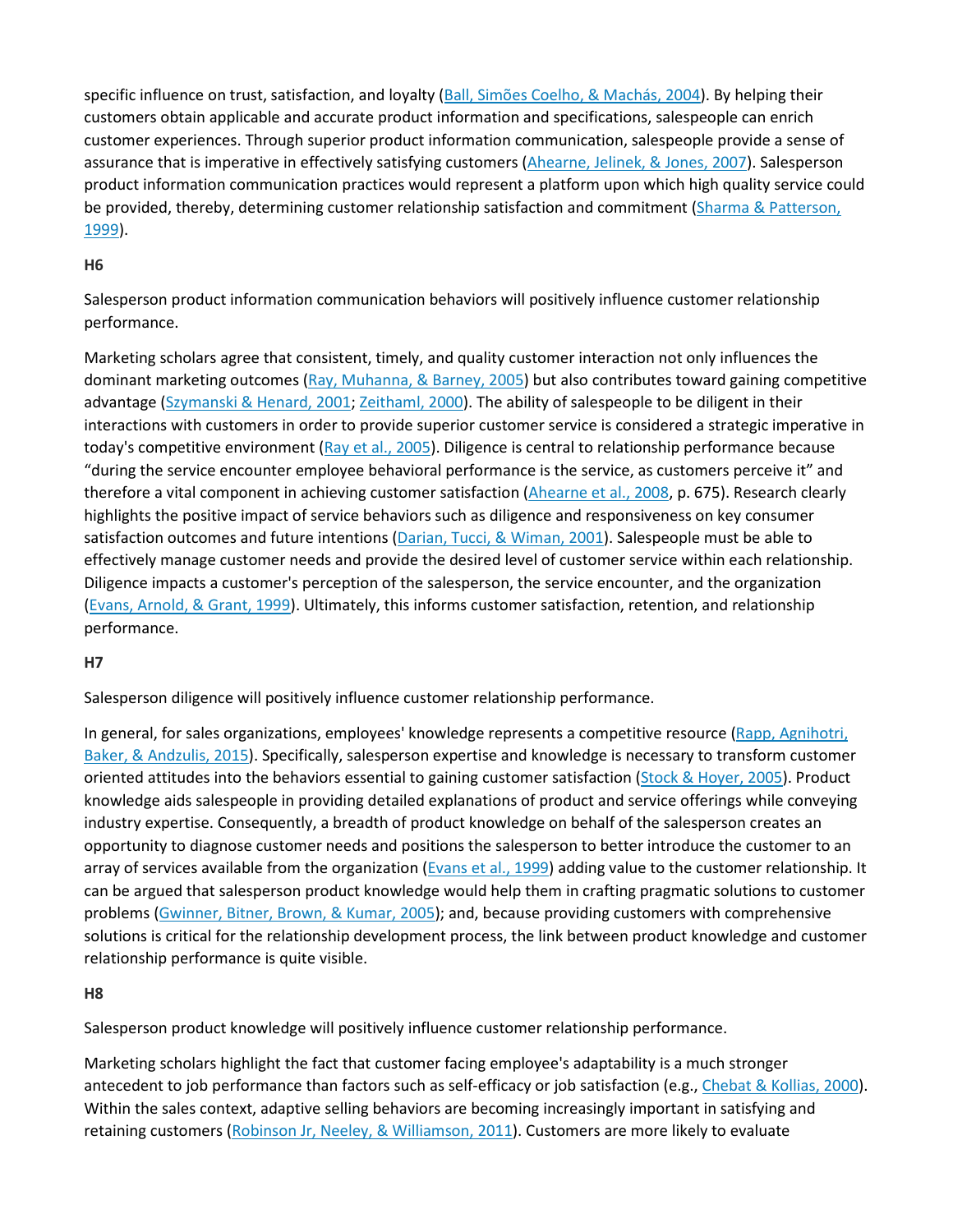interactions favorably when salespeople are capable of adapting to address specific customer needs and unique requests [\(Bitner, Booms, & Tetreault, 1990\)](https://0-www-sciencedirect-com.libus.csd.mu.edu/science/article/pii/S0019850117305436#bb0085). Adaptable salespeople are more likely to engage customers during the exchange process, meeting individual customer needs and enhancing relationship satisfaction [\(Ahearne et](https://0-www-sciencedirect-com.libus.csd.mu.edu/science/article/pii/S0019850117305436#bb0030)  [al., 2008\)](https://0-www-sciencedirect-com.libus.csd.mu.edu/science/article/pii/S0019850117305436#bb0030). Therefore, salesperson adaptability should augment customer relationship performance. Theoretical reasoning aligns with the argument that salespeople that can "adapt their behaviors during customer interactions are more likely to fulfill the needs and requests of their customers and thereby increase customer satisfaction" [\(Ahearne et al., 2008,](https://0-www-sciencedirect-com.libus.csd.mu.edu/science/article/pii/S0019850117305436#bb0030) p. 676). Building upon theoretical rationale and empirical findings, we argue:

#### **H9**

Salesperson adaptability will positively influence customer relationship performance.

## 3. Method

## 3.1. Study 1

## 3.1.1. Data collection and sample

Data for this research were collected through surveying of salespeople from a random sample of 1200 businessto-business firms located in the United States. The sample represents a broad spectrum of industries and firm size. In exchange for their participation, firms were offered an aggregated summary of research results as well as an executive summary of study findings. The survey description assured respondents anonymity of their individual responses. Directions were provided to respondents advising them to consider each of the survey questions with respect to their use of social media tools to communicate to/with customers.

Surveys were made available to potential respondents over a six-week time frame. Completed responses were received from 389 of the firms contacted (32.4% response rate). Due to excessive missing values 14 responses were removed. This resulted in a final sample of 375 respondents. To rule out the potential of any nonresponse bias, tests were conducted comparing early to late responders on all variables and demographics within the dataset [\(Armstrong & Overton, 1977\)](https://0-www-sciencedirect-com.libus.csd.mu.edu/science/article/pii/S0019850117305436#bb0060).

#### 3.1.2. Measures

All multi-item scale measures used in this study were developed and adapted from previously published survey research. All scale items used 7-point Likert-type scales anchored by 1 = *strongly disagree* and 7 = *strongly agree*. Individual scale items and loadings can be found in [Appendix A.](https://0-www-sciencedirect-com.libus.csd.mu.edu/science/article/pii/S0019850117305436#s0155)

#### *3.1.2.1. Technology utilization and organization environment*

The measure of *SMT use* was developed following the approach of [Ahearne et al. \(2008\)](https://0-www-sciencedirect-com.libus.csd.mu.edu/science/article/pii/S0019850117305436#bb0030) in which technology usage was calculated as a latent construct with indicators that represented frequency and intensity of use (pp. 678–679). Similarly, our measure accounted for both frequency and intensity of SMT use by salespeople. Because social media outlets are numerous [\(Mangold & Faulds, 2009\)](https://0-www-sciencedirect-com.libus.csd.mu.edu/science/article/pii/S0019850117305436#bb0235) and can take various forms [\(Kietzmann et](https://0-www-sciencedirect-com.libus.csd.mu.edu/science/article/pii/S0019850117305436#bb0215)  [al., 2011\)](https://0-www-sciencedirect-com.libus.csd.mu.edu/science/article/pii/S0019850117305436#bb0215), to capture intensity of SMT use, respondents received a list of 15 common SMT tools and were asked to indicate which of the social media tools they used for job related responsibilities by marking a box next to each of the items. Respondents were also given the opportunity to include any other forms of SMT utilized that were not included within the list provided. The researchers then generated an aggregated total from the marked items to determine a single score that captured the intensity of SMT usage [\(Trainor et al., 2014\)](https://0-www-sciencedirect-com.libus.csd.mu.edu/science/article/pii/S0019850117305436#bb0395). Additionally, a 3-item measure of frequency of use was adapted from [Jelinek et al. \(2006\)](https://0-www-sciencedirect-com.libus.csd.mu.edu/science/article/pii/S0019850117305436#bb0200) to assess respondents' frequency of SMT use. As expected, intensity of use (number of social media tools used) and frequency of use were significantly, and highly correlated (*r* = 0.693, *p* < 0.01). Thus, the measure of *SMT use* encompasses both the extent to which SMT is used and the frequency of SMT use.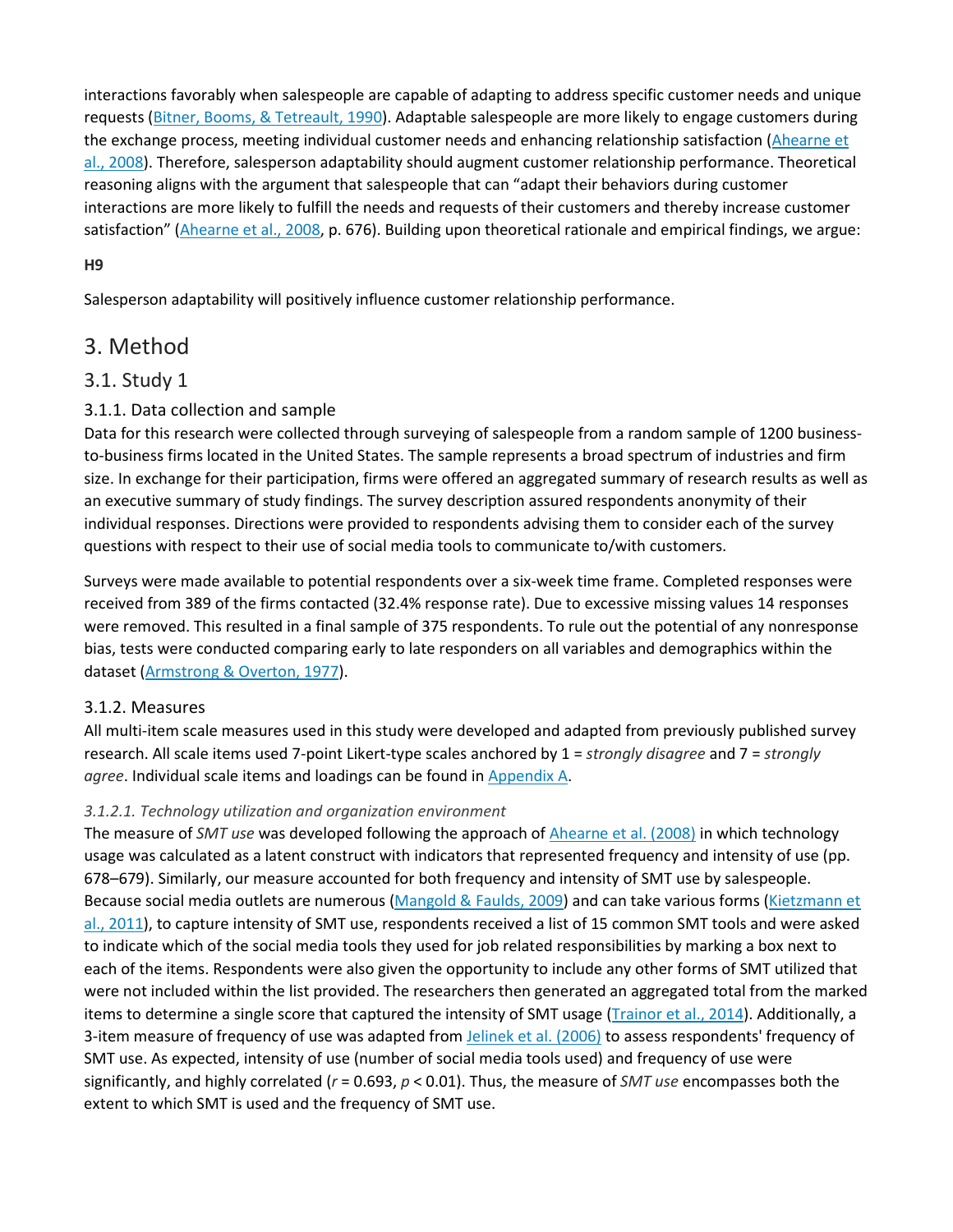To account for the impacts of facilitating conditions within the organization, we examined the extent to which salespeople were provided instruction, training, and guided practice in using SMT tools. To capture these conditions a 3-item measure of user training was adapted from [Goodhue and Thompson \(1995\).](https://0-www-sciencedirect-com.libus.csd.mu.edu/science/article/pii/S0019850117305436#bb0150)

#### *3.1.2.2. Individual user's behaviors and characteristics*

Product Information communication was measured by adapting 3 items from the [Ahearne, Jelinek, and Jones](https://0-www-sciencedirect-com.libus.csd.mu.edu/science/article/pii/S0019850117305436#bb0020)  [\(2007\)](https://0-www-sciencedirect-com.libus.csd.mu.edu/science/article/pii/S0019850117305436#bb0020) information communication measure, which captured the ability of a salesperson to effectively communicate information – specifically about the company products – to customers. In adapting this scale, we dropped one of the initial items proposed by Ahearne et al. (2007) because the question involves employee use of company brochures. This type of company-generated promotional material did not exist across all companies in our sample and was therefore not included in the study. Diligence was measured using 5 items adapted from the Ahearne and colleagues (2007) measure of salesperson diligence in response to service requests. This measure captures the extent of salesperson responsiveness and reliability when fielding service requests. Salesperson product knowledge was measured using 4 items adapted from [Behrman and Perreault \(1982\),](https://0-www-sciencedirect-com.libus.csd.mu.edu/science/article/pii/S0019850117305436#bb0080) capturing the extent of an employee's knowledge concerning company production and product development as well as diverse product applications, specifications, and functions. Finally, employee adaptability was assessed using 7-items adapted from the [Spiro and Weitz \(1990\)](https://0-www-sciencedirect-com.libus.csd.mu.edu/science/article/pii/S0019850117305436#bb0360) scale measuring adaptive selling behaviors.

#### 3.1.3. Performance outcomes

Relative to the focus of employing SMT to enhance and retain customer relationships, our measure of customer relationship performance consists of 5 scale items adapted from [Rust et al. \(2002\)](https://0-www-sciencedirect-com.libus.csd.mu.edu/science/article/pii/S0019850117305436#bb0335) and [Jayachandran et al.](https://0-www-sciencedirect-com.libus.csd.mu.edu/science/article/pii/S0019850117305436#bb0195)  [\(2005\)](https://0-www-sciencedirect-com.libus.csd.mu.edu/science/article/pii/S0019850117305436#bb0195) that assess the extent to which salespeople successfully satisfy and retain loyal customers.

#### 3.1.4. Measurement model

We use AMOS Structural Equation Modeling software to explore the relationships proposed in our model. [Table](https://0-www-sciencedirect-com.libus.csd.mu.edu/science/article/pii/S0019850117305436#t0005)   $1$  provides descriptive information and intercorrelations for the latent constructs in study 1. To assess the validity and reliability of the multi-item scales used in this study, a confirmatory factor analysis was conducted [\(Gerbing & Anderson, 1988\)](https://0-www-sciencedirect-com.libus.csd.mu.edu/science/article/pii/S0019850117305436#bb0145). Average variance extracted and composite reliabilities all exceed the thresholds recommended in past literature [\(Bagozzi & Yi, 1988\)](https://0-www-sciencedirect-com.libus.csd.mu.edu/science/article/pii/S0019850117305436#bb0070). In support of discriminant validity, the average variance extracted for each construct exceeds the squared correlations between all pairs of constructs (see [Table 1\)](https://0-www-sciencedirect-com.libus.csd.mu.edu/science/article/pii/S0019850117305436#t0005) [\(Fornell & Larcker, 1981\)](https://0-www-sciencedirect-com.libus.csd.mu.edu/science/article/pii/S0019850117305436#bb0140).

|    | Variable                          | Mean | Std dev |      |      |      |      | 5    | 6    |      |
|----|-----------------------------------|------|---------|------|------|------|------|------|------|------|
|    | Social media technology use       | 4.02 | 2.71    | 0.70 |      |      |      |      |      |      |
| 2. | User training                     | 4.29 | 1.84    | 0.62 | 0.84 |      |      |      |      |      |
| 3. | Product information communication | 5.10 | 1.45    | 0.40 | 0.31 | 0.68 |      |      |      |      |
| 4. | Diligence                         | 5.28 | 1.37    | 0.16 | 0.18 | 0.37 | 0.64 |      |      |      |
| 5. | Product knowledge                 | 5.27 | 1.38    | 0.22 | 0.17 | 0.40 | 0.39 | 0.66 |      |      |
| 6. | Adaptability                      | 5.34 | 1.17    | 0.27 | 0.26 | 0.50 | 0.30 | 0.38 | 0.63 |      |
| 7. | Customer relationship performance | 5.43 | 1.12    | 0.30 | 0.35 | 0.39 | 0.43 | 0.39 | 0.36 | 0.59 |

Table 1. Means, standard deviations, correlations, and AVEs (Study 1).

Note. N = 375. All correlations are significant at  $p < 0.01$ . Values on the diagonal represent average variance extracted (AVE).

The measurement model yielded acceptable fit ( $\chi^2$  = 813.413(356),  $p$  < 0.01; CFI = 0.948; RMSEA = 0.06). However, in order to account for possible effects of common method bias or same source bias, we followed the procedure suggested by [Podsakoff, MacKenzie, Lee, and Podsakoff \(2003\)](https://0-www-sciencedirect-com.libus.csd.mu.edu/science/article/pii/S0019850117305436#bb0290) and introduced an additional firstorder source factor to the CFA. This CFA model demonstrated excellent fit  $(\chi^2 = 700.187(329), p < 0.01;$ CFI = 0.958; RMSEA = 0.05). χ<sup>2</sup> difference between the two models was significant, Δχ2 = 113.226(27), *p* < 0.01.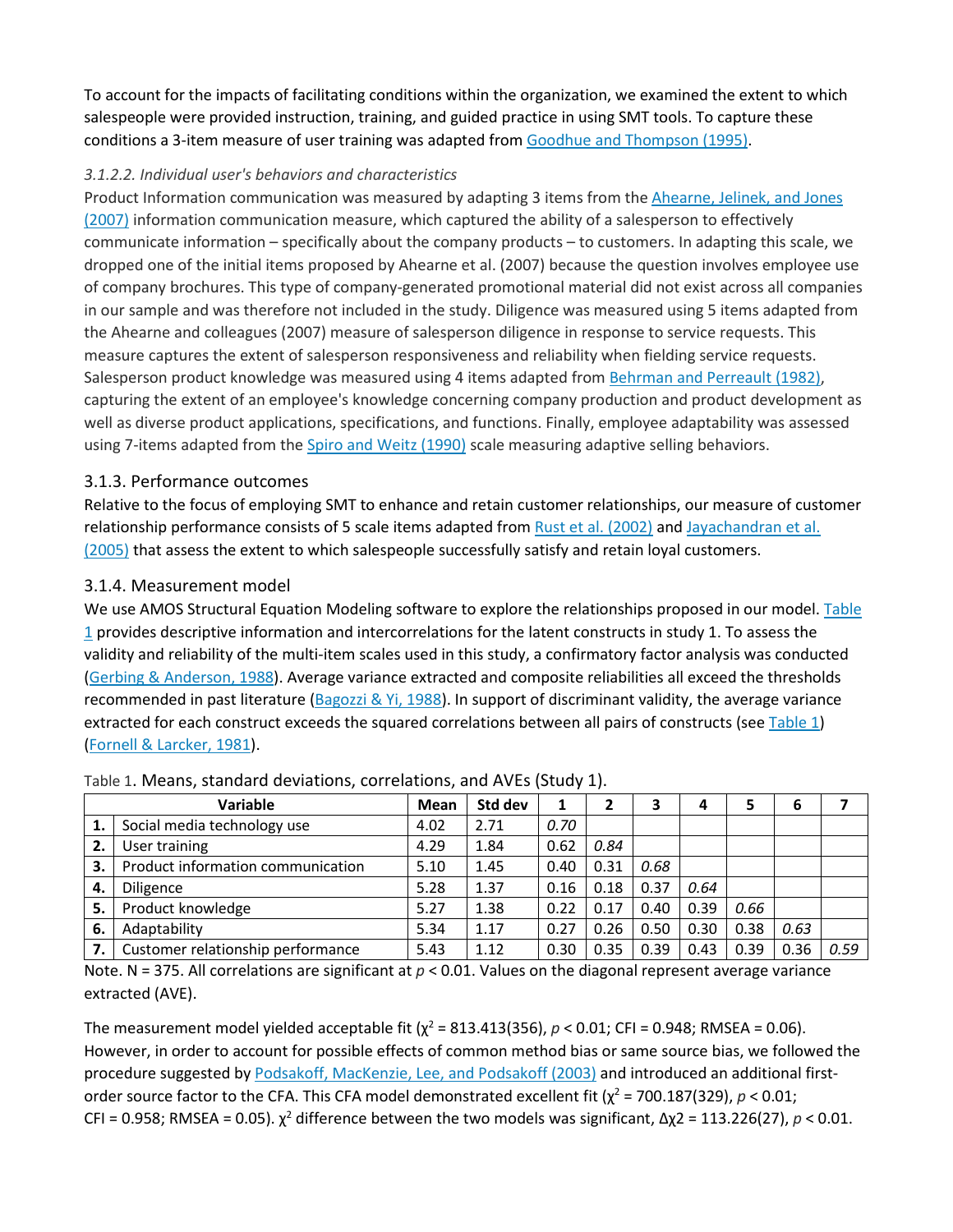We thus employ the second CFA model (including the common method factor) as the foundation for ensuing model tests.

#### 3.1.5. Hypothesized model

We first fit a linear effects model that tests the hypothesized model (shown in [Fig. 1\)](https://0-www-sciencedirect-com.libus.csd.mu.edu/science/article/pii/S0019850117305436#f0005), minus the interaction effects. This model allows us to test the linear relationship between salesperson use of SMT and product information communication ( $H1$ ), diligence ( $H2$ ), product knowledge ( $H3$ ), and adaptability ( $H4$ ). Additionally, although not hypothesized, this model also includes linear effects of user training, so as to serve as a baseline model for testing of interaction effects. We next fit the hypothesized model, including the interaction term.

To test for interaction effects, SMT use and user training were both mean-centered and a multiplicative interaction term between the two variables was calculated. The reliability of the interaction term was estimated using the formula presented by [Bohrnstedt and Marwell \(1978\)](https://0-www-sciencedirect-com.libus.csd.mu.edu/science/article/pii/S0019850117305436#bb0095) which takes into account the reliabilities of both of the individual constructs that form the product term as well as the correlation between the linear terms. The resulting reliability for the interaction between SMT use and user training (*α* = 0.81) was used to fix the error term associated with the interaction term at (1-α) times the variance. We then fit a second model that included this product term as an antecedent to product information communication, diligence, product knowledge, and adaptability [\(H5\)](https://0-www-sciencedirect-com.libus.csd.mu.edu/science/article/pii/S0019850117305436#en0025). Because the linear effects model is nested within the hypothesized model it is necessary to analyze and compare the results of the direct effects model to the final model which includes the interaction term. If a significant  $\Delta \chi^2$  exists between the two models then the interaction is significant. This procedure for testing interactions in structural equation models is supported in extant empirical research [\(Mathieu,](https://0-www-sciencedirect-com.libus.csd.mu.edu/science/article/pii/S0019850117305436#bb0245)  [Tannenbaum, & Salas, 1992\)](https://0-www-sciencedirect-com.libus.csd.mu.edu/science/article/pii/S0019850117305436#bb0245) and recommended in method comparison research [\(Cortina, Chen, & Dunlap,](https://0-www-sciencedirect-com.libus.csd.mu.edu/science/article/pii/S0019850117305436#bb0120)  [2001\)](https://0-www-sciencedirect-com.libus.csd.mu.edu/science/article/pii/S0019850117305436#bb0120).

## 3.1.6. Hypotheses testing

The linear effects model yielded acceptable fit ( $\chi^2$  = 855.401(364),  $p$  < 0.01; CFI = 0.945; RMSEA = 0.06). To determine the linear effects of SMT use on product information communication, diligence, product knowledge, and adaptability we first examine the significance of paths in the linear model (not including the interaction term). The relationship between SMT use and product information communication was significant, supporting Hypothesis 1 [\(H1](https://0-www-sciencedirect-com.libus.csd.mu.edu/science/article/pii/S0019850117305436#en0005); β = 0.513, *p* < 0.01). However, the hypothesized relationships between salesperson SMT use and diligence [\(H2](https://0-www-sciencedirect-com.libus.csd.mu.edu/science/article/pii/S0019850117305436#en0010); β = -0.056, ns) and product knowledge ([H3](https://0-www-sciencedirect-com.libus.csd.mu.edu/science/article/pii/S0019850117305436#en0015); β = 0.158, ns) were not significant. Finally, the relationship between SMT use and salesperson adaptability was found to be significant, supporting Hypothesis 4 ( $H4$ ;  $\beta$  = 0.278,  $p$  < 0.01).

The hypothesized model exhibited an excellent fit ( $\chi^2$  = 834.720(360),  $p$  < 0.01; CFI = 0.947; RMSEA = 0.06) and demonstrated a significant improvement over the linear effects model (Δχ<sup>2</sup> (4) = 20.681, *p* < 0.01). Hypothesis 5 posits that the facilitating condition of user training will positively impact the relationships between salesperson SMT use and product information communication, diligence, product knowledge, and adaptability. The data supported the interactive effect within the research model and demonstrated a significant effect on all four salesperson behaviors and characteristics, fully supporting our hypothesis. User training significantly interacts with SMT use as related to product information communication (β = 0.309, *p* < 0.01), diligence (β = 0.337, *p* < 0.01), product knowledge (β = 0.414, *p* < 0.01), and adaptability (β = 0.277, *p* < 0.01). All interaction effects were positive as hypothesized.

Finally, the linear relationship between product information communication and customer relationship performance was significant and in the hypothesized direction [\(H6](https://0-www-sciencedirect-com.libus.csd.mu.edu/science/article/pii/S0019850117305436#en0030); β = 0.130, *p* < 0.05). Diligence was also significantly related to customer relationship performance and positive as hypothesized [\(H7](https://0-www-sciencedirect-com.libus.csd.mu.edu/science/article/pii/S0019850117305436#en0035); β = 0.206, *p* < 0.01). The relationship between product knowledge and customer relationship performance [\(H8](https://0-www-sciencedirect-com.libus.csd.mu.edu/science/article/pii/S0019850117305436#en0040); β = 0.186, *p* < 0.01),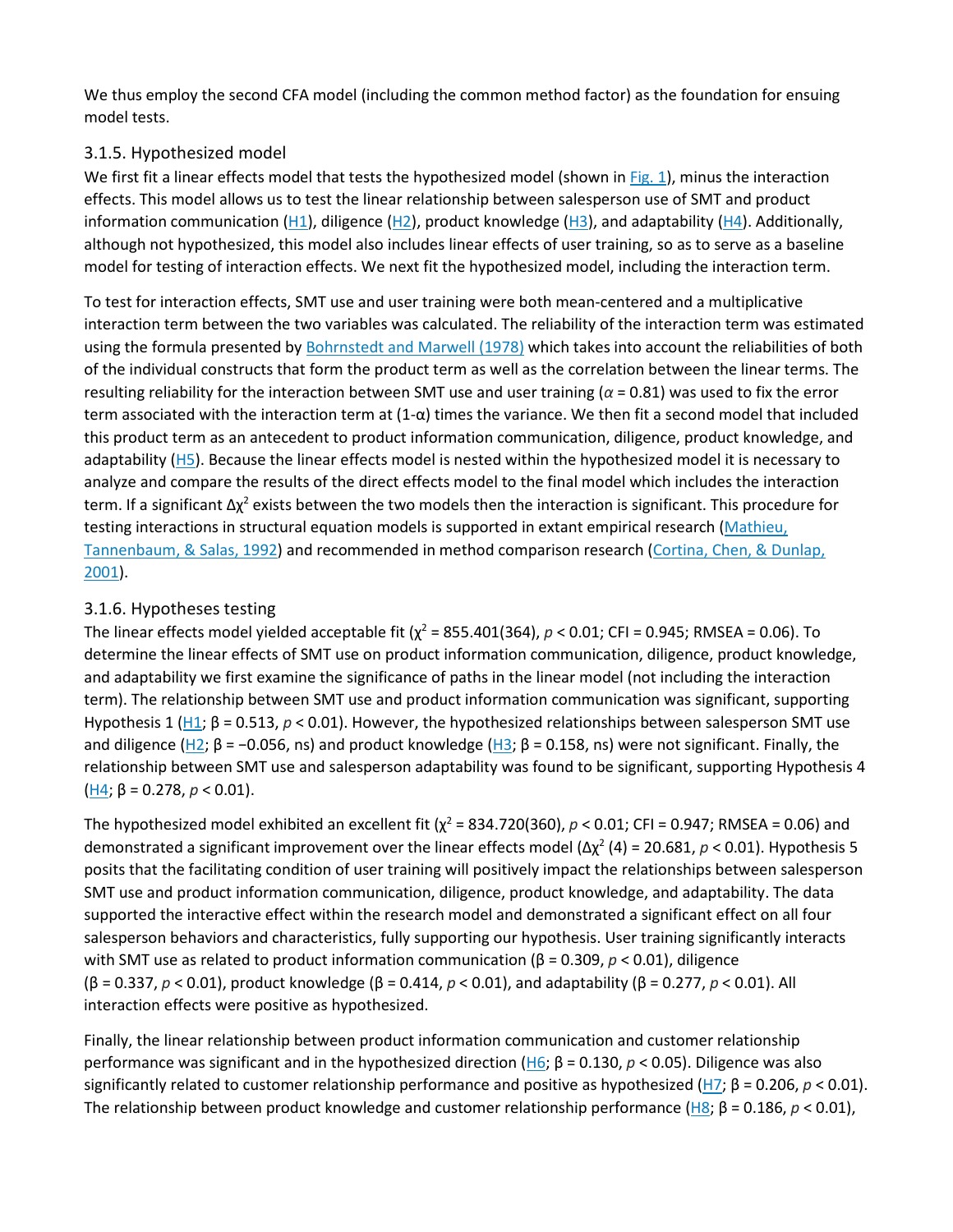as well as the relationship between adaptability and customer relationship performance [\(H9](https://0-www-sciencedirect-com.libus.csd.mu.edu/science/article/pii/S0019850117305436#en0045); β = 0.363, *p* < 0.01) were both significant and in the hypothesized direction.

In sum, six of our eight linear hypothesized relationships were supported. Notably, the hypothesized interaction was fully supported with significant interaction between SMT use and user training found across all four salesperson behaviors and characteristics.

## 3.2. Study 2

In order to better validate our findings, we replicated study 1 with a sales-focused performance measure. Additionally, to diminish same source bias inherent in survey research, we utilize an objective measure of sales performance (percentage of sales quota) in place of Customer Relationship Performance (see Study 1 and [Fig. 1\)](https://0-www-sciencedirect-com.libus.csd.mu.edu/science/article/pii/S0019850117305436#f0005) in our replication.

Data for this study were collected from an energy solutions company operating in the United States. Surveys were sent to 800 business-to-business salespeople and potential respondents were given 4 weeks to complete the survey. The survey description assured respondents anonymity of their individual responses. Directions were provided to respondents advising them to consider each of the survey questions with respect to their use of social media tools to communicate to/with customers. Completed surveys were received from 192 salespeople (24% response rate). Due to incompleteness 11 of these surveys were removed from the final sample. This resulted in a final samples size of 181 respondents.

All of the multi-item scale measures used in this study were consistent with those used in study 1 with the exception of the performance outcome measure. To assess sales performance, we collected a measure of percentage of sales quota achieved by the salesperson. This measure controls for extraneous factors, such as territory size, because it is adjusted based on market potential.

## 3.2.1. Measurement model

We use AMOS Structural Equation Modeling software to test the relationships proposed in our model. [Table](https://0-www-sciencedirect-com.libus.csd.mu.edu/science/article/pii/S0019850117305436#t0010)  [2](https://0-www-sciencedirect-com.libus.csd.mu.edu/science/article/pii/S0019850117305436#t0010) provides descriptive information and intercorrelations for the latent constructs. A confirmatory factor analysis was conducted to assess validity and reliability for the multi-item scales used in this study (Gerbing & Anderson, [1988\)](https://0-www-sciencedirect-com.libus.csd.mu.edu/science/article/pii/S0019850117305436#bb0145). Average variance extracted (AVE) for each scale exceeded the thresholds recommended by extant literature [\(Bagozzi & Yi, 1988\)](https://0-www-sciencedirect-com.libus.csd.mu.edu/science/article/pii/S0019850117305436#bb0070) and these values are reported in  $Table 2$  as well. AVE for each construct exceeds the squared correlations between all pairs of constructs in support of discriminant validity [\(Table 2\).](https://0-www-sciencedirect-com.libus.csd.mu.edu/science/article/pii/S0019850117305436#t0010) The measurement model (CFA) yielded an acceptable fit  $(\chi^2 = 323.105(235), p < 0.01$ ; CFI = 0.98; RMSEA = 0.046) [\(Table 2\).](https://0-www-sciencedirect-com.libus.csd.mu.edu/science/article/pii/S0019850117305436#t0010)

|     | Variable                          | <b>Mean</b> | Std dev |      |      | 3    |      |      | 6 |  |
|-----|-----------------------------------|-------------|---------|------|------|------|------|------|---|--|
| 1.  | User training                     | 4.67        | 1.75    | 0.83 |      |      |      |      |   |  |
| 2.  | Product information communication | 5.31        | 1.40    | 0.48 | 0.79 |      |      |      |   |  |
| З.  | Diligence                         | 5.53        | 1.27    | 0.47 | 0.44 | 0.89 |      |      |   |  |
| -4. | Product Knowledge                 | 5.45        | 1.29    | 0.58 | 0.43 | 0.46 | 0.83 |      |   |  |
| 5.  | Adaptability                      | 5.38        | 1.29    | 0.34 | 0.52 | 0.31 | 0.32 | 0.76 |   |  |
| -6. | Sales performance                 | 1.04        | 0.26    | 0.38 | 0.26 | 0.34 | 0.35 | 0.31 |   |  |

## Table 2. Means, standard deviations, correlations, and AVEs (Study 2).

Note. N = 181. All correlations are significant at  $p < 0.01$ . Values on the diagonal represent average variance extracted (AVE).

## 3.3. Hypothesized model

Results from the structural models tested in both studies are reported in [Table 3](https://0-www-sciencedirect-com.libus.csd.mu.edu/science/article/pii/S0019850117305436#t0015) below. Following extant literature [\(Mathieu et al., 1992\)](https://0-www-sciencedirect-com.libus.csd.mu.edu/science/article/pii/S0019850117305436#bb0245), we first fit a linear effects model that tested the hypothesized model minus the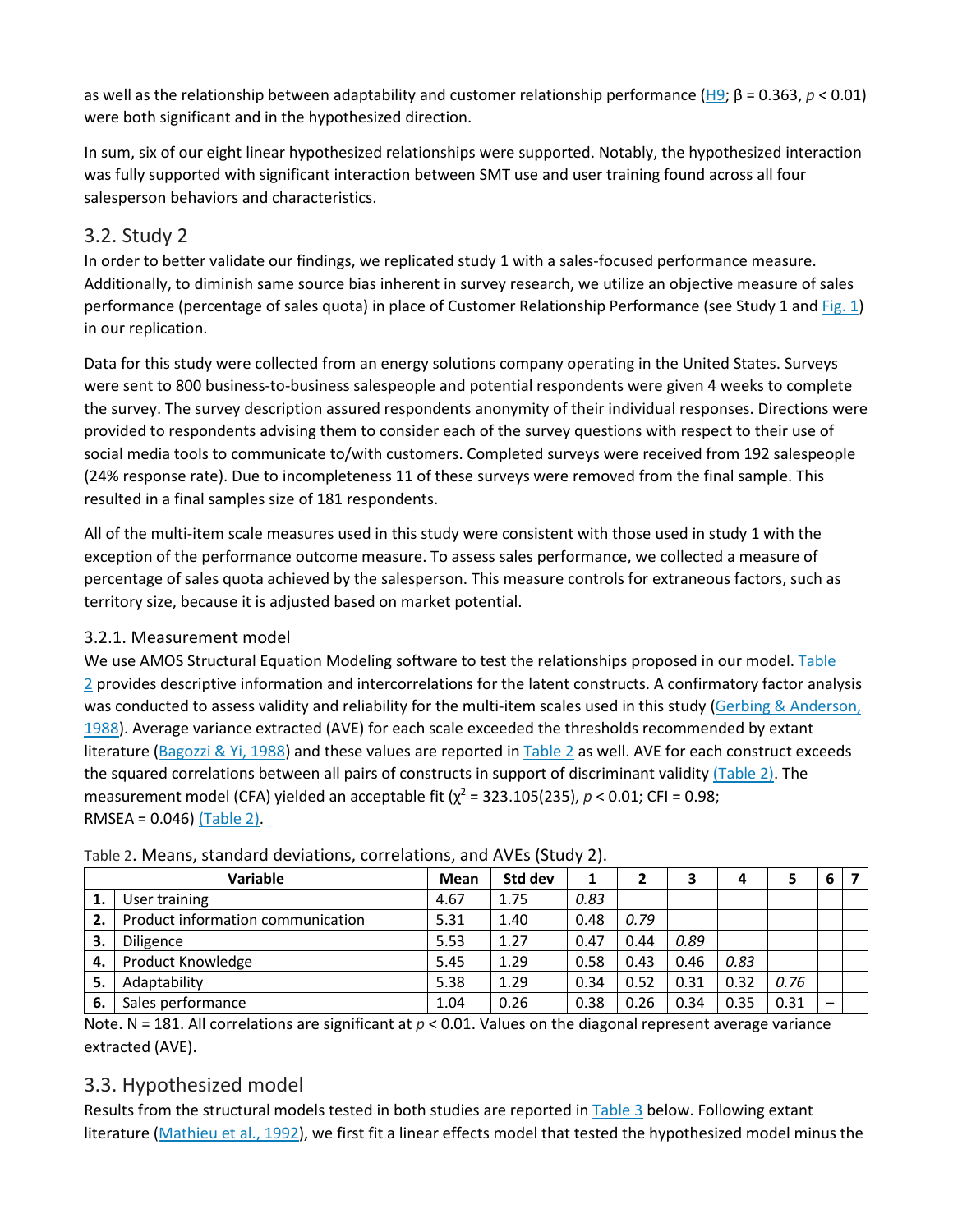interaction effects. This first model allows for the testing of the linear relationships between salesperson use of SMT and product information communication  $(H1)$ , diligence  $(H2)$ , knowledge  $(H3)$ , and adaptability  $(H4)$ . This model also includes direct linear effects of user training, allowing it to serve as a baseline model for testing interaction effects. While not formally hypothesized, the direct effects of social media user training are included in [Table 3.](https://0-www-sciencedirect-com.libus.csd.mu.edu/science/article/pii/S0019850117305436#t0015)

|                 |                                                           | Study 1      |                          | Study 2      |              |  |
|-----------------|-----------------------------------------------------------|--------------|--------------------------|--------------|--------------|--|
|                 | <b>Relationships</b>                                      | Linear       | Interaction              | Linear       | Interaction  |  |
|                 |                                                           | effects      | effects                  | effects      | effects      |  |
|                 |                                                           | model        |                          | models       |              |  |
| H1              | SMT use $\rightarrow$ product information                 | $0.51**$     | $\overline{\phantom{a}}$ | $0.36**$     | $0.39**$     |  |
|                 | communication                                             |              |                          |              |              |  |
| H2              | SMT use $\rightarrow$ Diligence                           | $-0.06$      | -                        | 0.07         | 0.10         |  |
| <b>H3</b>       | SMT use $\rightarrow$ product knowledge                   | 0.16         | —                        | 0.06         | 0.11         |  |
| H4              | SMT use $\rightarrow$ adaptability                        | $0.28**$     |                          | $0.20**$     | $0.23**$     |  |
| H5              | SMT use $\times$ user training $\rightarrow$ product      |              | $0.31**$                 |              | $0.22**$     |  |
|                 | information communication                                 |              |                          |              |              |  |
|                 | SMT use $\times$ user training $\rightarrow$ Diligence    |              | $0.34**$                 |              | $0.17**$     |  |
|                 | SMT use $\times$ user training $\rightarrow$ product      |              | $0.41**$                 |              | $0.14*$      |  |
|                 | knowledge                                                 |              |                          |              |              |  |
|                 | SMT use $\times$ user training $\rightarrow$ adaptability |              | $0.28**$                 |              | $0.14*$      |  |
| <b>H6</b>       | Product information                                       | $0.13*$      | $0.13*$                  | 0.04         | 0.04         |  |
|                 | communication → Performance                               |              |                          |              |              |  |
| HZ              | Diligence $\rightarrow$ Performance                       | $0.23**$     | $0.21**$                 | $0.19**$     | $0.19**$     |  |
| <b>H8</b>       | Product knowledge → Performance                           | $0.20**$     | $0.19**$                 | $0.18**$     | $0.18**$     |  |
| H <sub>9</sub>  | Adaptability → Performance                                | $0.36**$     | $0.36**$                 | $0.25**$     | $0.24**$     |  |
| Chi-square (df) |                                                           | 855.40 (364) | 834.72 (360)             | 470.18 (285) | 456.89 (281) |  |
| $p$ value       |                                                           |              |                          |              |              |  |
| <b>CFI</b>      |                                                           | 0.945        | 0.947                    | 0.961        | 0.963        |  |
| <b>SRMR</b>     |                                                           | 0.044        | 0.039                    | 0.060        | 0.059        |  |

Table 3. Standardized parameter estimates and goodness-of-fit statistics.

Note. Sample 1: N = 375. Sample 2: N = 181. SMT = social media technology.

Training  $\rightarrow$  Info. Communication = 0.38 $*$  $\rightarrow$ .

Training  $\rightarrow$  Diligence = 0.42 $^{**}$ .

Training  $\rightarrow$  Knowledge = 0.54 <u>\*</u>\*.

Training  $\rightarrow$  Adaptability = 0.36 $**$ .

⁎Significant at *p* < 0.05

⁎⁎Significant at *p* < 0.01.

aLinear effects are not interpreted in the presence of a higher order interaction.

bCustomer relationship performance (Study 1); Sales performance (Study 2).

cNon-hypothesized relationships in linear model.

Next, we fit the hypothesized model including the interaction term. To test for the hypothesized interaction effects, we mean-centered SMT use and user training and calculated a multiplicative interaction term. To determine the reliability of the interaction term we used a formula presented by [Bohrnstedt and Marwell](https://0-www-sciencedirect-com.libus.csd.mu.edu/science/article/pii/S0019850117305436#bb0095)  [\(1978\)](https://0-www-sciencedirect-com.libus.csd.mu.edu/science/article/pii/S0019850117305436#bb0095) which accounts for the reliabilities of both of the individual constructs as well as the correlation between the linear terms. The resulting reliability ( $\alpha$  = 0.83) was used to fix the error term associated with the interaction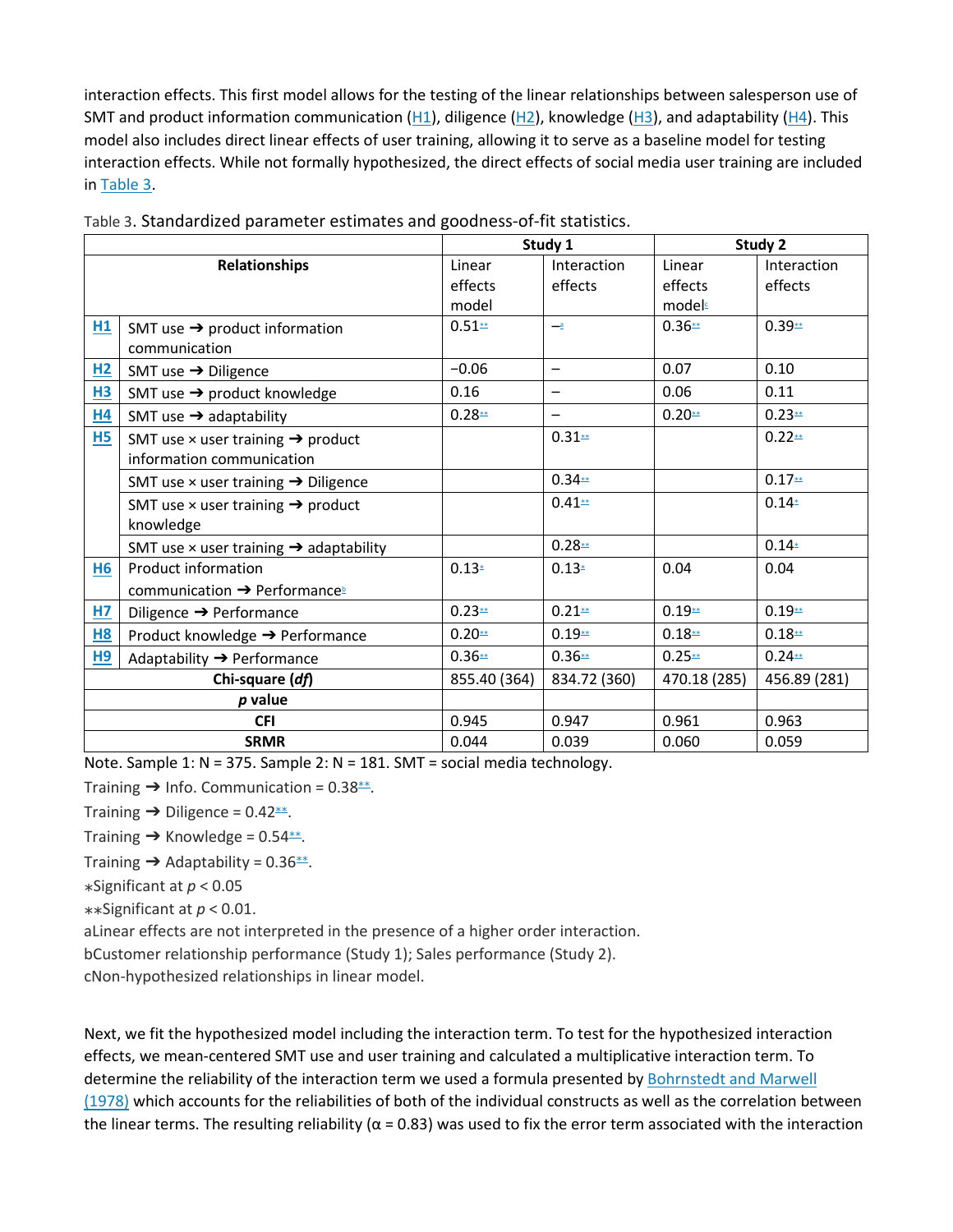at (1 − α) times the variance. This allowed us to fit a second model that included this interaction term as an antecedent to product information communication, diligence, knowledge, and adaptability [\(H5\)](https://0-www-sciencedirect-com.libus.csd.mu.edu/science/article/pii/S0019850117305436#en0025). This second model is then compared to the direct effects model to assess whether a significant  $\Delta \chi^2$  exists. If the  $\Delta \chi^2$  is significant then the interaction is deemed to be significant and the results can be assessed.

## 3.4. Hypotheses testing

The linear effects model yielded an acceptable fit ( $\chi^2$  = 470.183(285),  $p$  < 0.01; CFI = 0.96; RMSEA = 0.06). To assess the linear hypotheses [\(H1,](https://0-www-sciencedirect-com.libus.csd.mu.edu/science/article/pii/S0019850117305436#en0005) [H2,](https://0-www-sciencedirect-com.libus.csd.mu.edu/science/article/pii/S0019850117305436#en0010) [H3,](https://0-www-sciencedirect-com.libus.csd.mu.edu/science/article/pii/S0019850117305436#en0015) [H4\)](https://0-www-sciencedirect-com.libus.csd.mu.edu/science/article/pii/S0019850117305436#en0020) we assessed the significance of the paths from SMT use to product information communication, diligence, knowledge, and adaptability. For the linear relationships, we find similar hypothesis support as was found in study 1. Hypothesis 1, relationship between SMT use and product information communication is supported (β = 0.361, *p* < 0.01), while [H2](https://0-www-sciencedirect-com.libus.csd.mu.edu/science/article/pii/S0019850117305436#en0010) (diligence) and [H3](https://0-www-sciencedirect-com.libus.csd.mu.edu/science/article/pii/S0019850117305436#en0015) (knowledge) were not supported (β = 0.072, *ns* and β = 0.059, *ns* respectively). Finally, [H4](https://0-www-sciencedirect-com.libus.csd.mu.edu/science/article/pii/S0019850117305436#en0020) (adaptability) was significant (β = 0.196 *p* < 0.05). We next examine the hypothesized model including the interaction term to assess the remaining hypothesized relationships.

The hypothesized model demonstrated a strong fit ( $\chi^2$  = 456.890(281),  $p$  < 0.01; CFI = 0.96; RMSEA = 0.06) and a significant improvement over the linear effects model  $(\Delta \chi^2 (4) = 13.293, p < 0.01)$ , allowing us to examine the hypothesized interaction effects [\(H5\)](https://0-www-sciencedirect-com.libus.csd.mu.edu/science/article/pii/S0019850117305436#en0025). The results demonstrated a significant interaction effect of user training on all four employee behaviors and characteristics (see results in [Table 3\),](https://0-www-sciencedirect-com.libus.csd.mu.edu/science/article/pii/S0019850117305436#t0015) fully supporting H5. User training significantly moderated the effects of SMT use on product information communication (β = 0.224, *p* < 0.01), diligence (β = 0.166, *p* < 0.01), knowledge (β = 0.142, *p* < 0.05), and adaptability (β = 0.141, *p* < 0.05). In line with previous findings in study 1, all interaction effects were significant and positive as hypothesized.

Finally, for a more comprehensive understanding of the performance implications of social media technology use, we examined an alternative performance measure in Study 2 – sales performance. Therefore, in this study [H6,](https://0-www-sciencedirect-com.libus.csd.mu.edu/science/article/pii/S0019850117305436#en0030) [H7,](https://0-www-sciencedirect-com.libus.csd.mu.edu/science/article/pii/S0019850117305436#en0035) [H8,](https://0-www-sciencedirect-com.libus.csd.mu.edu/science/article/pii/S0019850117305436#en0040) [H9](https://0-www-sciencedirect-com.libus.csd.mu.edu/science/article/pii/S0019850117305436#en0045) test the relationships between employee behaviors and characteristics and an objective measure of sales performance (percentage of quota). Interestingly, we find that product information communication is not significantly related to sales performance (β = 0.035, *ns*), meaning, contrary to Study 1, [H6](https://0-www-sciencedirect-com.libus.csd.mu.edu/science/article/pii/S0019850117305436#en0030) is not supported in Study 2. The relationship between diligence and sales performance is significant (β = 0.192, *p* < 0.01), supporting [H7.](https://0-www-sciencedirect-com.libus.csd.mu.edu/science/article/pii/S0019850117305436#en0035) The relationship between knowledge and sales performance is also significant (β = 0.176, *p* < 0.01) supporting [H8.](https://0-www-sciencedirect-com.libus.csd.mu.edu/science/article/pii/S0019850117305436#en0040) Finally the significant relationship between adaptability and sales performance ( $β = 0.243$ ,  $p < 0.01$ ) provides support for  $H9$ .

## 4. Discussion

Today's business environment demands that sales organizations use technology to interact and provide services to their customers and business partners almost instantaneously, effectively leaving behind those organizations that cannot meet these increasing consumer expectations. Keeping these emerging sales practices in mind, we develop a model of salesperson SMT use and its effect on performance via behaviors and characteristics. Our results, based on two empirical studies (i.e., Study 1: across firms' data with customer relationship performance as the ultimate outcome variable; Study 2: single firm data with salesperson's objective performance as the ultimate outcome variable), significantly contribute to theory and practice alike. In the next sections we discuss our findings in detail and outline theoretical and managerial implications.

## 4.1. The impact of SMT use

Findings of this research emphasize the opportunities presented by the use of SMT in customer interactions. Indeed, SMT use was shown to enhance salesperson behaviors – specifically communication and adaptability behaviors in both studies. These findings are in line with the contemporary sales literature (Agnihotri et al., [2016;](https://0-www-sciencedirect-com.libus.csd.mu.edu/science/article/pii/S0019850117305436#bb0005) [Itani, Agnihotri, & Dingus, 2017\)](https://0-www-sciencedirect-com.libus.csd.mu.edu/science/article/pii/S0019850117305436#bb0190) and significantly enhance our understandings of social media use by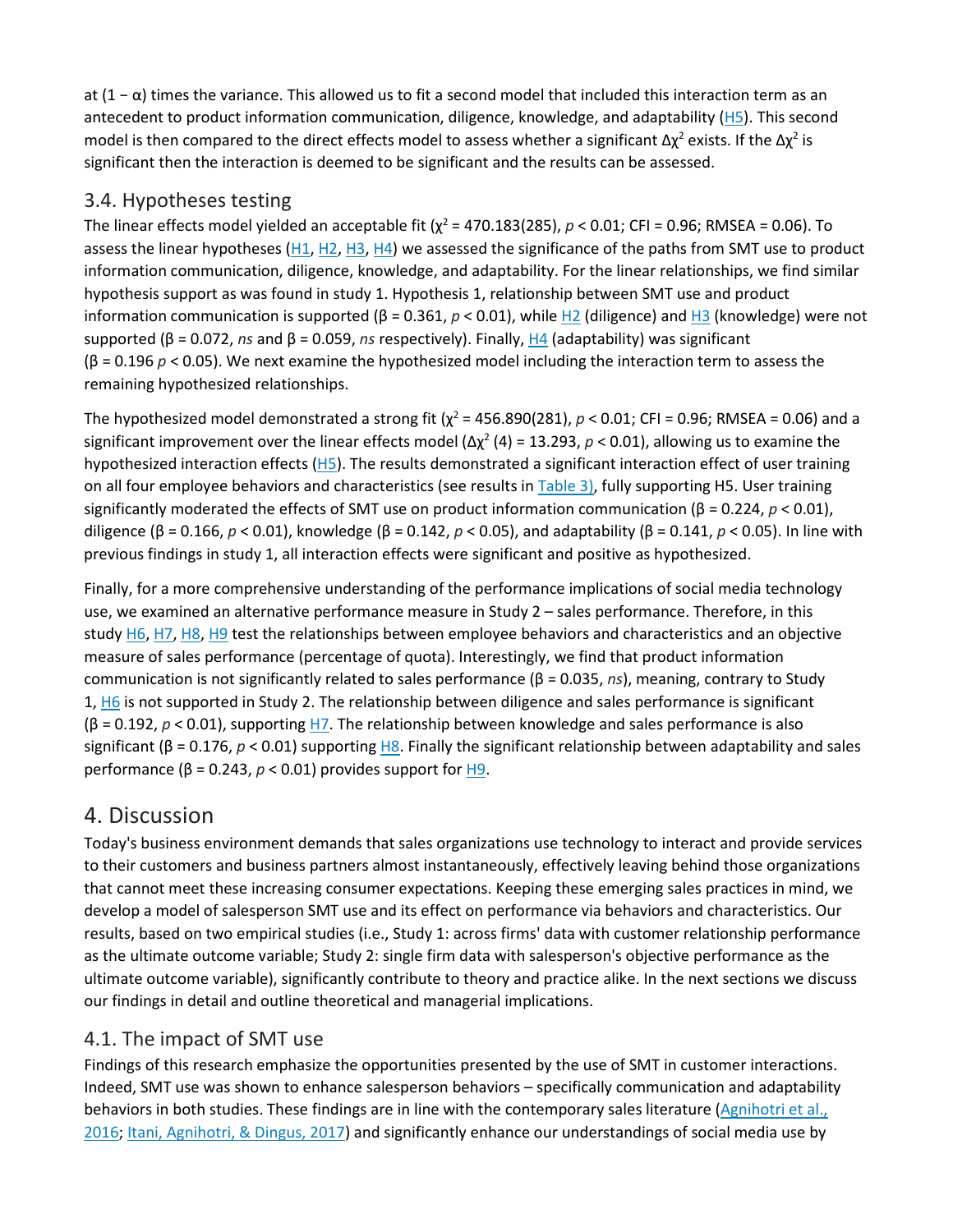salespeople and its effects. To our best knowledge, this is the first study that examines the influence of SMT use (intensity of use and frequency of use) on *key* salesperson characteristics and behaviors as underscored by the literature (c.f. [Ahearne et al., 2008\)](https://0-www-sciencedirect-com.libus.csd.mu.edu/science/article/pii/S0019850117305436#bb0030).

Notably, SMT alone did not enhance salesperson responsiveness to customers, nor did it bolster their knowledge of organizational developments, product offerings, or applications. With the information available through social media channels and the plethora of response platforms, these findings reiterate the idea that integration of technology into the workforce does not inherently add value. This technology must be the right fit for the task at hand, and the extent of organizational strategy and support necessary for optimal infusion must be considered. For example, it is possible that salespeople may be overwhelmed by the communication platforms and available information, leaving them unable to process and leverage information. This information may also point to a changing sales environment in which salespeople are less likely to store organizational knowledge, opting instead to rely on informational networks to retrieve information when needed. Moreover, customers are looking to social media tools as a way to make optimal purchase decisions and maintain relationships with organizations [\(Stephen & Toubia, 2010\)](https://0-www-sciencedirect-com.libus.csd.mu.edu/science/article/pii/S0019850117305436#bb0365), therefore, when salespeople engage with customers over social media platforms the customers' expectations of salesperson product knowledge and diligence may increase given the use of technology. These could be why we do not see a direct impact of SMT use on diligence and knowledge.

## 4.2. Significance of salesperson training

Probably the most significant contribution that the current study offers is underscoring the critical role of salesperson training within the context of SMT use. We find that the use of SMT alone is not sufficient in optimizing all salesperson characteristics and behaviors necessary to cultivating customer relationship performance. Our findings from both studies demonstrate that organizations must also provide the facilitating conditions conducive to the proper understanding and implementation of SMT in managing customer relationships. Infusion of technologies into organizations requires properly trained salespeople to better enable the provision of satisfying customer experiences [\(Bitner, Brown, & Meuter, 2000\)](https://0-www-sciencedirect-com.libus.csd.mu.edu/science/article/pii/S0019850117305436#bb0090). Thus, while the use of SMT undeniably enables some aspects of salesperson behaviors, the organizational provision of user training is equally, if not more important in influencing salesperson behaviors that are crucial to the customer relationship.

## 4.3. Performance outcomes

For a more comprehensive understanding of the performance implications of SMT use, we examined different performance measures in two distinct studies. In study 1 we utilized customer relationship performance whereas in study 2 an objective measure of sales performance (percentage of sales quota) was used. While the majority of our findings are consistent across both studies, (e.g., results linking diligence, product knowledge, and adaptability to both types of performance were significant), we do find some discrepancies due to the nature of the performance measures in question. For example, product information communication was found to be significantly related to customer relationship performance but its effect on objective sales performance was not significant.

## 4.4. Managerial implications

Deemed 'a pressing challenge for sales organizations,' determining best practices for social media use is of critical importance to managers [\(Lassk, Ingram, Kraus, & Mascio, 2012\)](https://0-www-sciencedirect-com.libus.csd.mu.edu/science/article/pii/S0019850117305436#bb0225). With industrial buyers increasingly seeking value-added solutions from their sales representatives, ongoing service behaviors are key elements in developing and sustaining exchange relationships [\(Ryals & Humphries, 2007\)](https://0-www-sciencedirect-com.libus.csd.mu.edu/science/article/pii/S0019850117305436#bb0340). Our results demonstrate the performance implications of integrating SMT into the buyer-seller interaction – underscoring the key role played by salespeople in the customer value creation process. Importantly, our framework highlights the enhanced capabilities of the sales force made possible through SMT use.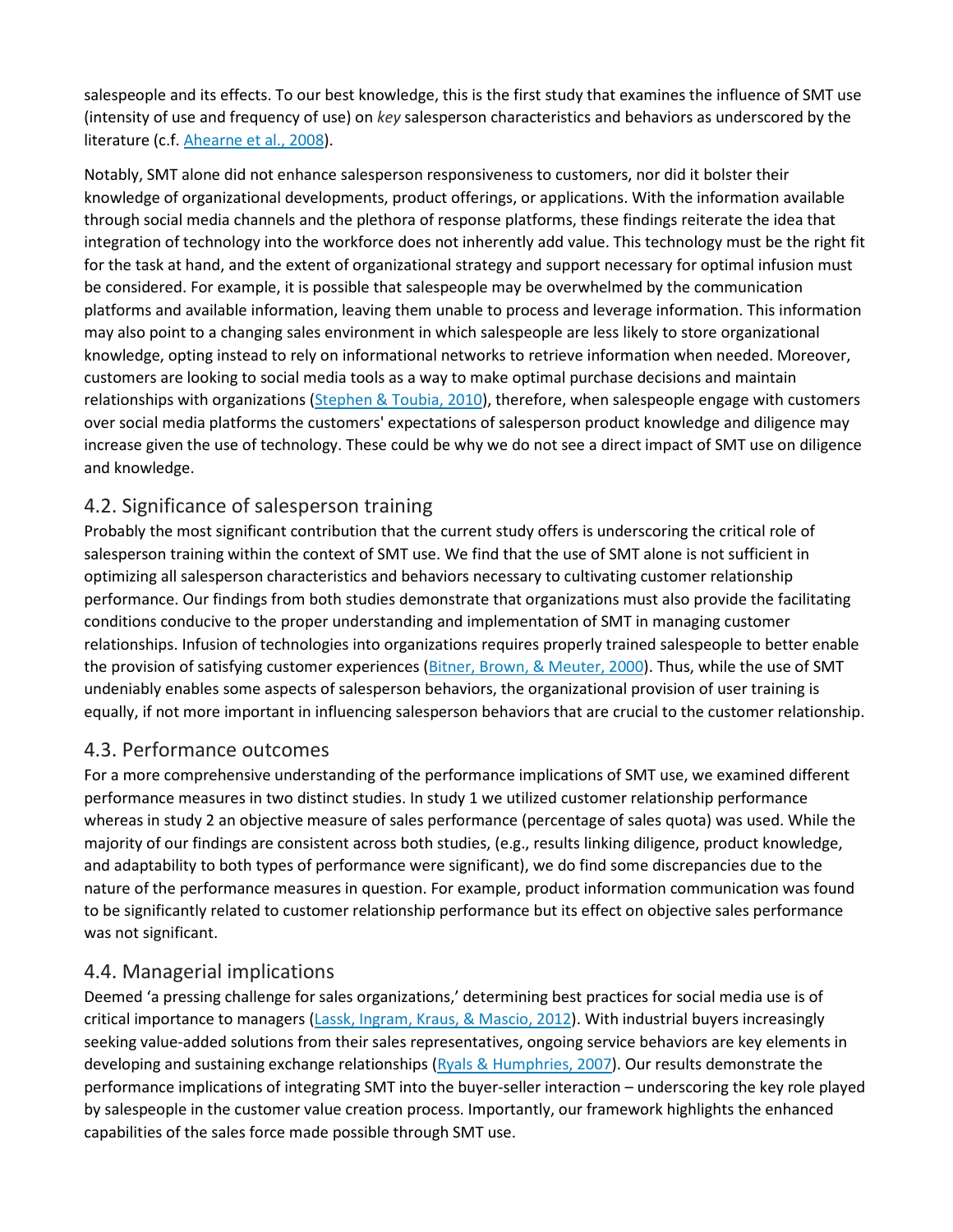Considering the value of customer relationships, this research also provides key insights into the behaviors and characteristics of salespeople that are most influential in customer relationship management. With technology advancements, customers are becoming more informed in their product selection and decision process. Our results demonstrate that salesperson product information communication does not impact customer relationship management as strongly as diligence, product knowledge expertise, and adaptability. Likely, many customers are now capable of gathering much of the needed information before the interaction with the salesperson and rely more so on a salesperson's ability to adapt to their needs, offer expertise on product offerings, and provide diligent customer service. This has great implications for firms as they can (1) refocus hiring efforts to employ adaptable and customer oriented salespeople and (2) provide product knowledge training to increase salesperson expertise of firm offerings in an effort to improve customer relationship management and performance.

This study also explores a variable that is largely under the control of management: the provision of technology training for the sales force. We demonstrate why providing salespeople with training in SMT is beneficial in maintaining and satisfying customers. If firms hope to exploit the vast opportunities presented by SMT use by the sales force, the organization must provide salesperson training. When user training is incorporated into the firm's practices, SMT can be more effectively leveraged, allowing salespeople to communicate information to customers more effectively and provide personalized customer interactions. With user training, SMT also increases the diligence and knowledge behaviors of salespeople. These findings support the moderating role of user training by demonstrating that high levels of training provision result in positive relationships between levels of SMT use and salesperson product information communication, diligence, product knowledge, and adaptability.

In summary, firms must decide what resources they can designate to facilitate the use of new processes and technologies in their company and make informed decisions based on the specific goals they are trying to reach. This research provides an understanding of the impacts of SMT and organizational support in a sales force context that has not yet been empirically explored. In doing so, our findings provide managers new insight into a fast-paced, high-growth, technological tool with vast potential in the industry.

## 4.5. Limitations and directions for future research

Given the novelty of SMT use in the marketplace, multiple limitations exist that warrant future research in the area. While this research explores the impacts of social media use on customer relationship performance, it is possible that implementing the use of social media tools decreases a salesperson's time and effort. Social media is a dynamic tool that, due to its evolving nature, can be overwhelming for salespeople. Even with digital natives, these tools may incur a learning curve when introduced into the sales force. Future research should explore strategic initiatives that can aid in more seamless integration of social media into the customer relationship management processes. Frameworks that include stages of onboarding, assimilation, and ongoing training could strengthen our understanding of performance implications of social media infusion. Also, it would be of great importance to examine individual level moderators that may play a role in the SMT framework. For example, considering the personality traits of salespeople could provide interesting insights into the feasibility of SMT implementation across an entire sales force. Future research should also consider the changing demographics of the workplace. Research should consider the capabilities of the millennial generation as well as their work style preferences when establishing future frameworks of digital integration in the firm. Along the same lines, future researchers should include a sample clustered by target groups because SMT might have different implications for companies with a digital vs. non-digital native target customer group.

# Appendix A. Measures

**Scale/item**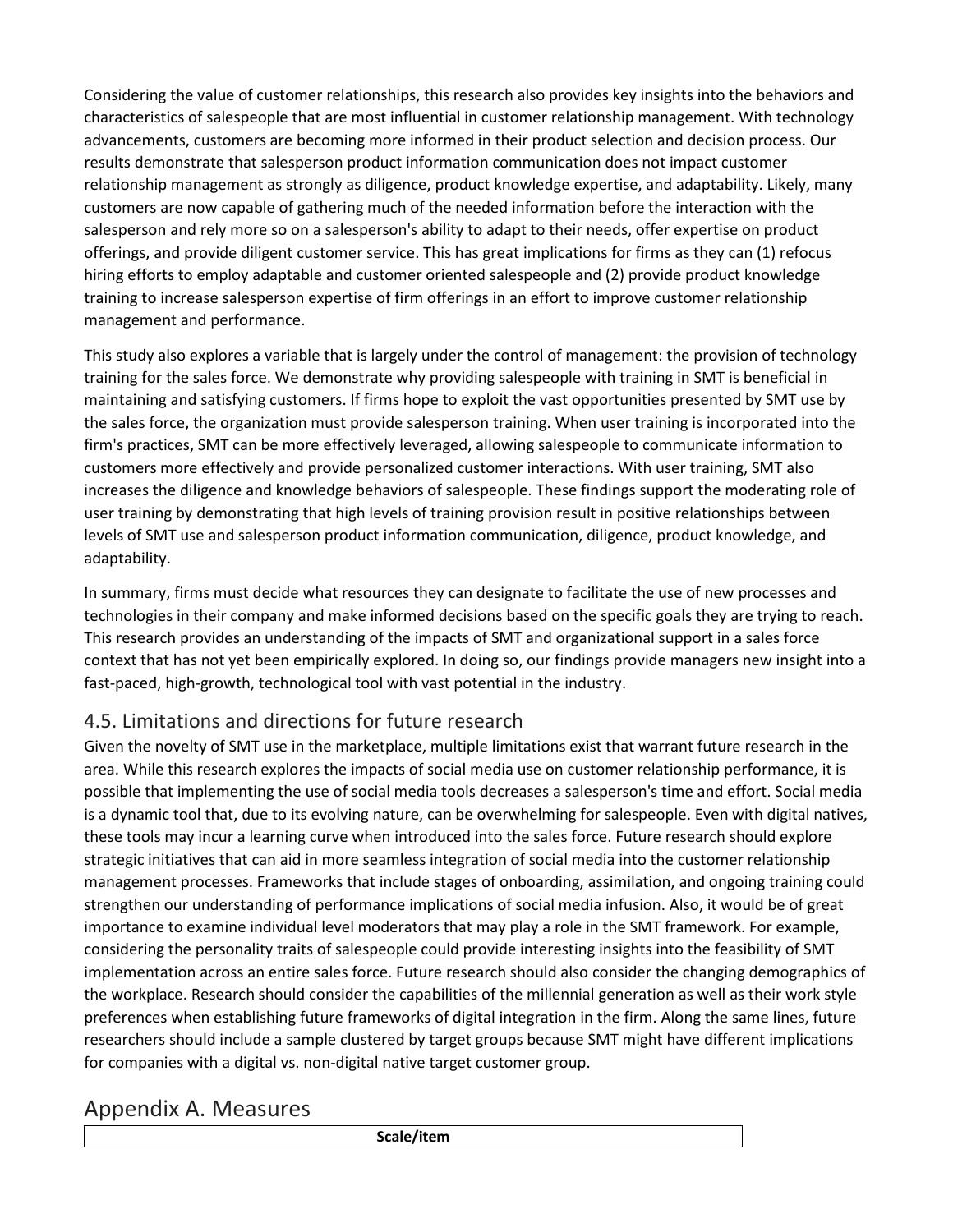| Social media technology use                                                      |
|----------------------------------------------------------------------------------|
| 1.                                                                               |
| Intensity of social media use.                                                   |
|                                                                                  |
| 2.                                                                               |
| Frequency of social media use.                                                   |
| <b>User training</b>                                                             |
| 1.                                                                               |
| My company has extensively trained me in the use of SM tools.                    |
|                                                                                  |
| 2.                                                                               |
| My company has provided me complete instructions and practice in using SM tools. |
|                                                                                  |
| 3.                                                                               |
| I am getting the training I need to be able to use SM tools effectively.         |
| <b>Product Information communication</b>                                         |
| 1.                                                                               |
| I try and make objective comparisons between products.                           |
|                                                                                  |
| 2.                                                                               |
| I frequently use visual aids to support my claims.                               |
|                                                                                  |
| 3.                                                                               |
| I acknowledge the strengths and weaknesses of my products.                       |
|                                                                                  |
| <b>Diligence</b>                                                                 |
| 1.                                                                               |
| I make sure I can be reached when a customer needs me.                           |
| 2.                                                                               |
| I return calls promptly whenever I am unavailable.                               |
|                                                                                  |
| 3.                                                                               |
| I provide information requested by my customers in a timely manner.              |
|                                                                                  |
| 4.                                                                               |
| I make sure that I can always be reached within 24 h.                            |
|                                                                                  |
| 5.                                                                               |
| I provide services at the time I promise.                                        |
|                                                                                  |
| <b>Product knowledge</b>                                                         |
| 1.                                                                               |
| I know the design and specifications of company products very well.              |
| 2.                                                                               |
| I know the applications and functions of company products very well.             |
|                                                                                  |
| 3.                                                                               |
| I am able to detect causes of operating failure of company products.             |
|                                                                                  |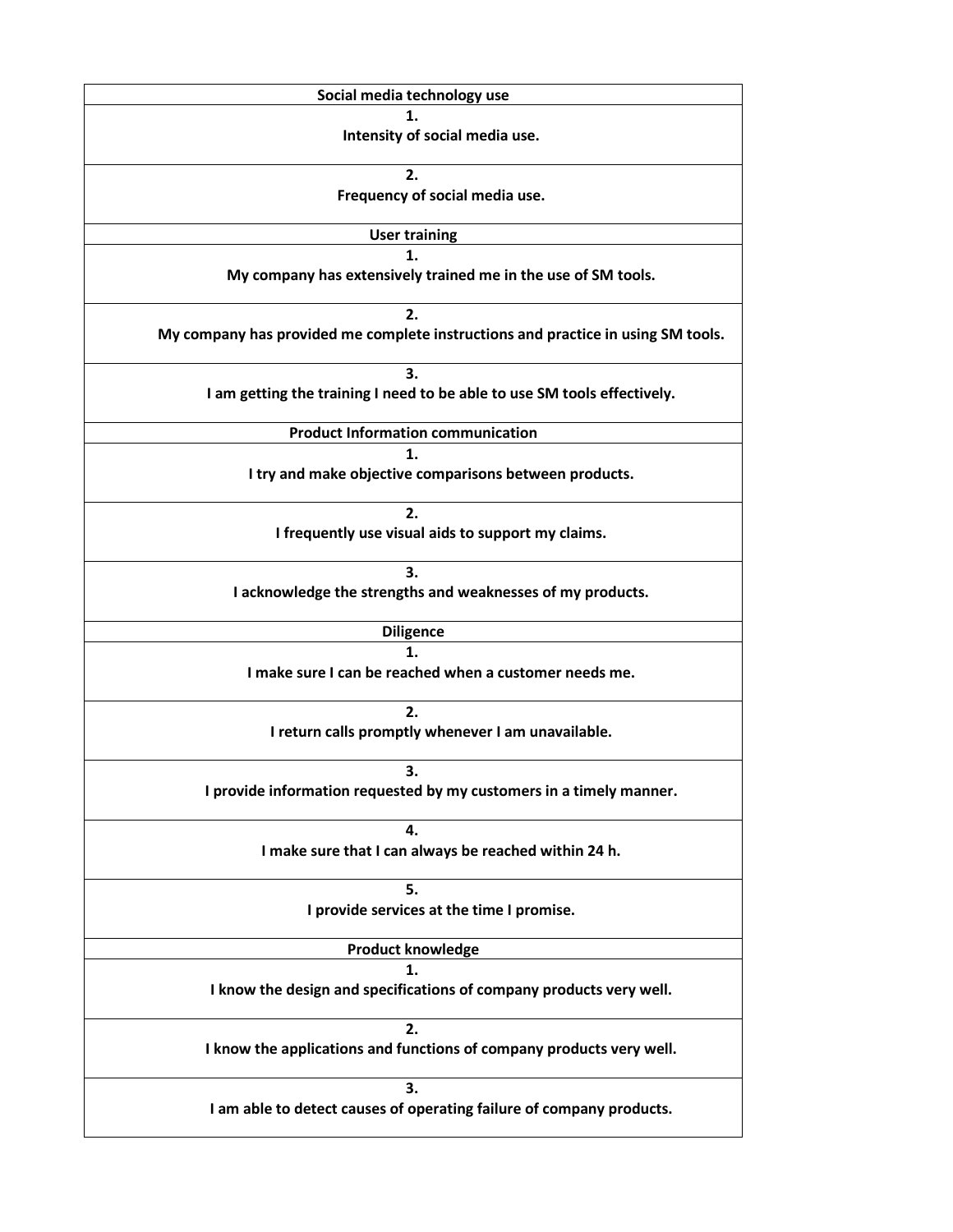

## References

Agnihotri, R., Dingus, R., Hu, M. Y., & Krush, M. T. (2016). Social media: Influencing customer satisfaction in B2B sales. *Ind. Mark. Manag. 53*(1), 172–180.

- Agnihotri, R., Kothandaraman, P., Kashyap, R., & Singh, R. (2012). Bringing "social" into sales: The impact of salespeople's social media use on service behaviors and value creation. *J. Pers. Sell. Sales Manag. 32*(3), 333–348.
- Ahearne, M., Hughes, D. E., & Schillewaert, N. (2007). Why sales reps should welcome information technology: Measuring the impact of CRM-based IT on sales effectiveness. *Int. J. Res. Mark. 24*(4), 336–349.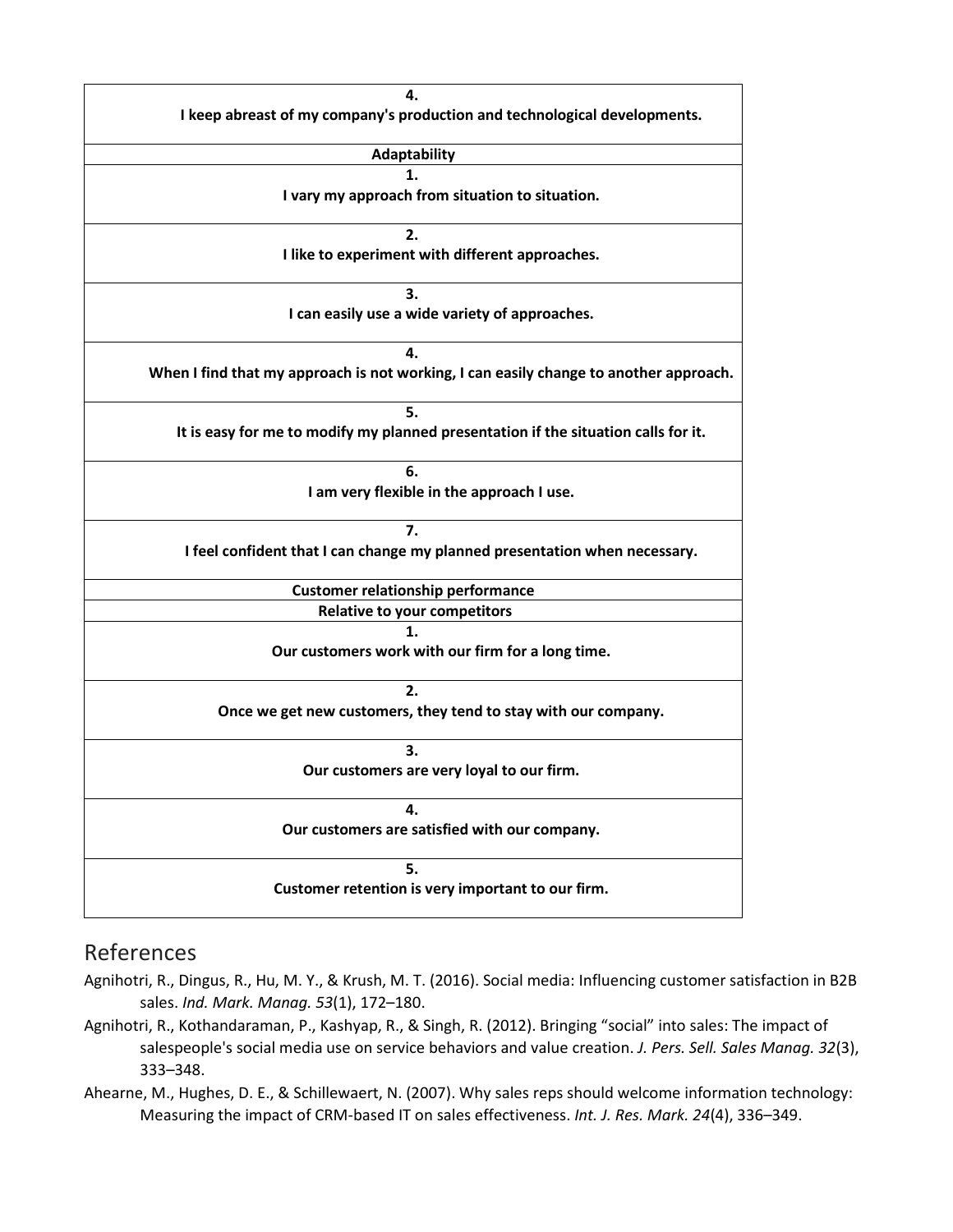- Ahearne, M., Jelinek, R., & Jones, E. (2007). Examining the effect of salesperson service behavior in a competitive context. *J. Acad. Mark. Sci. 35*(4), 603–616.
- Ahearne, M., Jelinek, R., & Rapp, A. (2005). Moving beyond the direct effect of SFA adoption on salesperson performance: Training and support as key moderating factors. *Ind. Mark. Manag. 34*(4), 379–388.
- Ahearne, M., Jones, E., Rapp, A., & Mathieu, J. (2008). High touch through high tech: The impact of salesperson technology usage on sales performance via mediating mechanisms. *Manag. Sci. 54*(4), 671–685.
- Ahearne, M., & Rapp, A. (2010). The role of technology at the interface between salespeople and consumers. *J. Pers. Sell. Sales Manag. 30*(2), 111–120.
- Ahearne, M., Srinivasan, N., & Weinstein, L. (2004). Effect of technology on sales performance: Progressing from technology acceptance to technology usage and consequence. *J. Pers. Sell. Sales Manag. 24*(4), 297–310.
- Anderson, J. C., & Narus, J. A. (1990). A model of distributor firm and manufacturer firm working partnerships. *J. Mark.* 42–58.
- Andzulis, J. M., Panagopoulos, N. G., & Rapp, A. (2012). A review of social media and implications for the sales process. *J. Pers. Sell. Sales Manag. 32*(3), 305–316.
- Armstrong, J. S., & Overton, T. S. (1977). Estimating nonresponse bias in mail surveys. *J. Mark. Res.* 396–402.
- Avlonitis, G. J., & Panagopoulos, N. G. (2010). Selling and sales management: An introduction to the special section and recommendations on advancing the sales research agenda. *Ind. Mark. Manag. 39*(7), 1045– 1048.
- Bagozzi, R. P., & Yi, Y. (1988). On the evaluation of structural equation models. *J. Acad. Mark. Sci. 16*(1), 74–94.
- Ball, D., Simões Coelho, P., & Machás, A. (2004). The role of communication and trust in explaining customer loyalty: An extension to the ECSI model. *Eur. J. Mark. 38*(9/10), 1272–1293.
- Behrman, D. N., & Perreault, W. D. (1982). Measuring the performance of industrial salespersons. *J. Bus. Res. 10*(3), 355–370.
- Bitner, M. J., Booms, B. H., & Tetreault, M. S. (1990). The service encounter: Diagnosing favorable and unfavorable incidents. *J. Mark*. 71–84.
- Bitner, M. J., Brown, S. W., & Meuter, M. L. (2000). Technology infusion in service encounters. *J. Acad. Mark. Sci. 28*(1), 138–149.
- Bohrnstedt, G. W., & Marwell, G. (1978). The reliability of products of two random variables. *Sociol. Methodol. 9,* 254–273.
- Bush, A. J., Bush, V. D., Orr, L. M., & Rocco, R. A. (2007). Sales technology: Help or hindrance to ethical behaviors and productivity? *J. Bus. Res. 60*(11), 1198–1205.
- Chanda, R., & Zaorski, S. (2013). Social media usage in the financial services industry: Toward a business-driven compliance approach. *J. Tax. Regul. Financ. Inst. 26*(5).
- Chang, W., Park, J. E., & Chaiy, S. (2010). How does CRM technology transform into organizational performance? A mediating role of marketing capability. *J. Bus. Res. 63*(8), 849–855.
- Chebat, J. C., & Kollias, P. (2000). The impact of empowerment on customer contact employees' roles in service organizations. *J. Serv. Res. 3*(1), 66–81.
- Cortina, J. M., Chen, G., & Dunlap, W. P. (2001). Testing interaction effects in LISREL: Examination and illustration of available procedures. *Organ. Res. Methods, 4*(4), 324–360.
- Darian, J. C., Tucci, L. A., & Wiman, A. R. (2001). Perceived salesperson service attributes and retail patronage intentions. *Int. J. Retail Distrib. Manag. 29*(5), 205–213.
- Erffmeyer, R. C., & Johnson, D. A. (2001). An exploratory study of sales force automation practices: Expectations and realities. *J. Pers. Sell. Sales Manag. 21*(2), 167–175.
- Evans, K. R., Arnold, T. J., & Grant, J. A. (1999). Combining service and sales at the point of customer contact: A retail banking example. *J. Serv. Res. 2*(1), 34–49.
- Fornell, C., & Larcker, D. F. (1981). Evaluating structural equation models with unobservable variables and measurement error. *J. Mark. Res.* 39–50.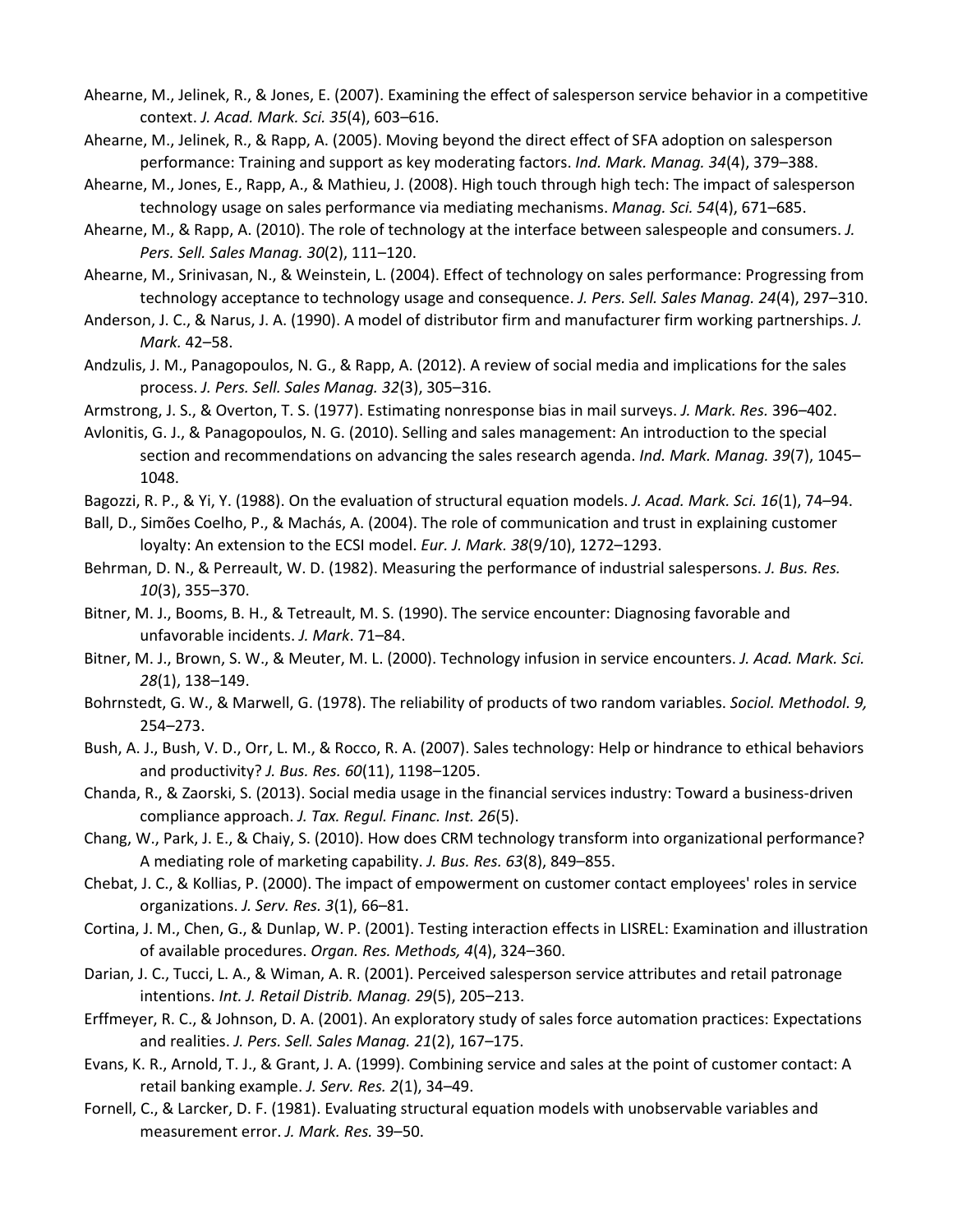Gerbing, D. W., & Anderson, J. C. (1988). An updated paradigm for scale development incorporating unidimensionality and its assessment. *J. Mark. Res.* 186–192.

Goodhue, D. L., & Thompson, R. L. (1995). Task-technology fit and individual performance. *MIS Q*. 213–236.

- Gupta, S., Armstrong, K. A. B., & Clayton, Z. S. (2010). *Social media.*
- Gwinner, K. P., Bitner, M. J., Brown, S. W., & Kumar, A. (2005). Service customization through employee adaptiveness. *J. Serv. Res. 8*(2), 131–148.
- Hennig-Thurau, T., Malthouse, E. C., Friege, C., Gensler, S., Lobschat, L., Rangaswamy, A., & Skiera, B. (2010). The impact of new media on customer relationships. *J. Serv. Res. 13*(3), 311–330.
- Homburg, C., Wieseke, J., & Kuehnl, C. (2010). Social influence on salespeople's adoption of sales technology: A multilevel analysis. *J. Acad. Mark. Sci. 38*(2), 159–168.
- Hunter, G. K., & Perreault, W. D., Jr. (2007). Making sales technology effective. *J. Mark. 71*(1), 16–34.
- Ingram, T. N., LaForge, R. W., & Leigh, T. W. (2002). Selling in the new millennium: A joint agenda. *Ind. Mark. Manag. 31*(7), 559–567.
- Itani, O. S., Agnihotri, R., & Dingus, R. (2017). Social media use in B2b sales and its impact on competitive intelligence collection and adaptive selling: Examining the role of learning orientation as an enabler. *Ind. Mark. Manag*. [http://dx.doi.org/10. 1016/j.indmarman.2017.06.012.](http://dx.doi.org/10.%201016/j.indmarman.2017.06.012)
- Jayachandran, S., Sharma, S., Kaufman, P., & Raman, P. (2005). The role of relational information processes and technology use in customer relationship management. *J. Mark. 69*(4), 177–192.
- Jelinek, R., Ahearne, M., Mathieu, J., & Schillewaert, N. (2006). A longitudinal examination of individual, organizational, and contextual factors on sales technology adoption and job performance. *J. Mark. Theory Pract. 14*(1), 7–23.
- Jones, E., Chonko, L., Rangarajan, D., & Roberts, J. (2007). The role of overload on job attitudes, turnover intentions, and salesperson performance. *J. Bus. Res. 60*(7), 663–671.
- Kietzmann, J. H., Hermkens, K., McCarthy, I. P., & Silvestre, B. S. (2011). Social media? Get serious! Understanding the functional building blocks of social media. *Bus. Horiz. 54*(3), 241–251.
- Kovac, M. (2016). *Social Media Works for B2B Sales, Too*. Harvard Business Review (Web Article, Publication Date Jan. 04, 2016).
- Lassk, F. G., Ingram, T. N., Kraus, F., & Mascio, R. D. (2012). The future of sales training: Challenges and related research questions. *J. Pers. Sell. Sales Manag. 32*(1), 141–154.
- Malthouse, E. C., Haenlein, M., Skiera, B., Wege, E., & Zhang, M. (2013). Managing customer relationships in the social media era: Introducing the social CRM house. *J. Interact. Mark. 27*(4), 270–280.
- Mangold, W. G., & Faulds, D. J. (2009). Social media: The new hybrid element of the promotion mix. *Bus. Horiz. 52*(4), 357–365.
- Marshall, G. W., Moncrief, W. C., Rudd, J. M., & Lee, N. (2012). Revolution in sales: The impact of social media and related technology on the selling environment. *J. Pers. Sell. Sales Manag. 32*(3), 349–363.
- Mathieu, J. E., Tannenbaum, S. I., & Salas, E. (1992). Influences of individual and situational characteristics on measures of training effectiveness. *Acad. Manag. J. 35*(4), 828–847.
- Minsky, L., & Quesenberry, K. A. (2016). *How B2B Sales can Benefit From Social Selling*. Harvard Business Review (Web article. Published on Nov. 08, 2016).
- Mohr, J., & Nevin, J. R. (1990). Communication strategies in marketing channels: A theoretical perspective. *J. Mark.* 36–51.
- Morgan, R. M., & Hunt, S. D. (1994). The commitment-trust theory of relationship marketing. *J. Mark.* 20–38.
- Mullins, R. R., Ahearne, M., Lam, S. K., Hall, Z. R., & Boichuk, J. P. (2014). Know your customer: How salesperson perceptions of customer relationship quality form and influence account profitability. *J. Mark. 78*(6), 38– 58.
- Onyemah, V., Swain, S. D., & Hanna, R. (2010). A social learning perspective on sales technology usage: Preliminary evidence from an emerging economy. *J. Pers. Sell. Sales Manag. 30*(2), 131–142.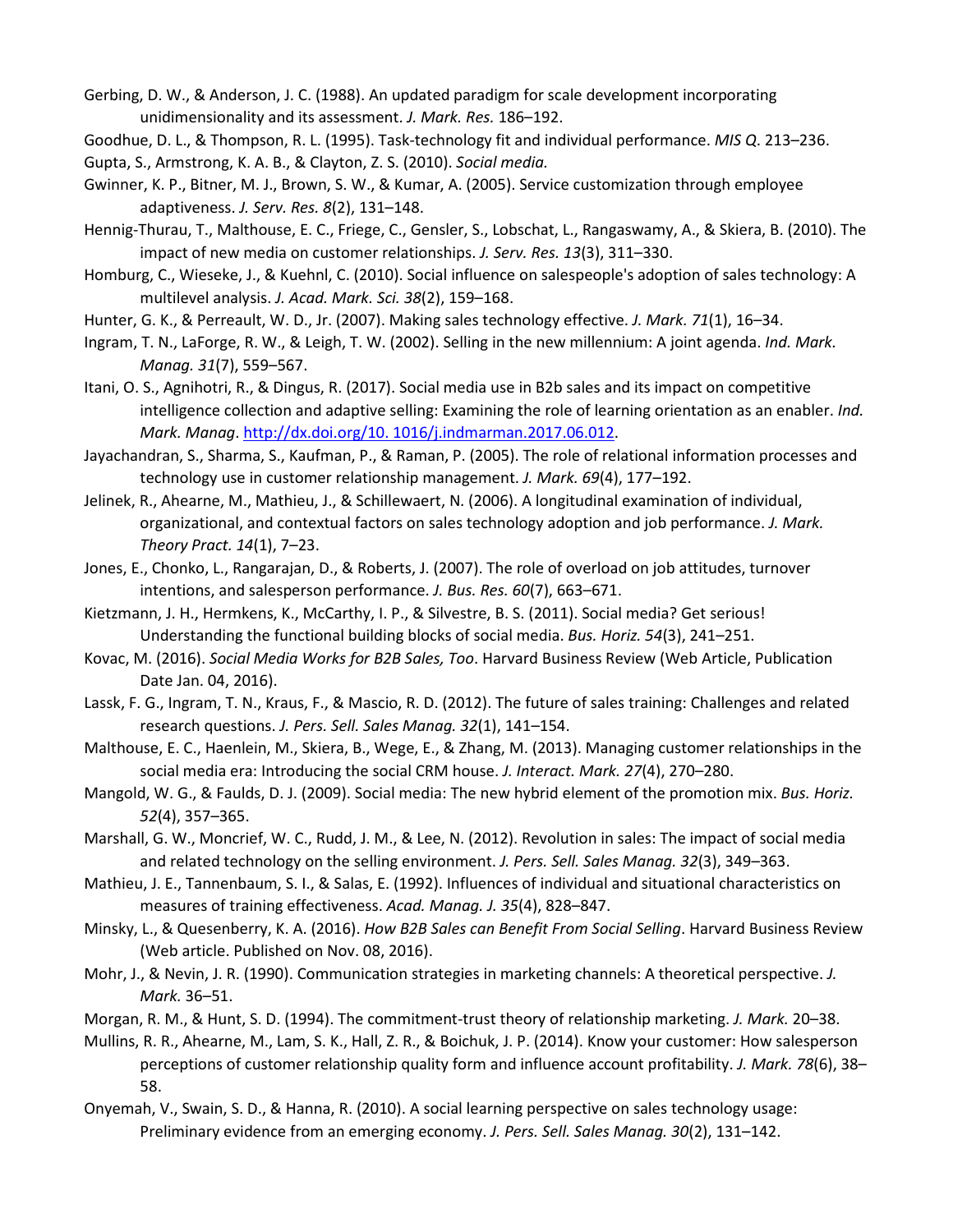- Palmatier, R. W., Dant, R. P., Grewal, D., & Evans, K. R. (2006). Factors influencing the effectiveness of relationship marketing: A meta-analysis. *J. Mark. 70*(4), 136–153.
- Pillai, K. G., & Sharma, A. (2003). Mature relationships: Why does relational orientation turn into transaction orientation? *Ind. Mark. Manag. 32*(8), 643–651.
- Plouffe, C. R., Hulland, J., & Wachner, T. (2009). Customer-directed selling behaviors and performance: A comparison of existing perspectives. *J. Acad. Mark. Sci. 37*(4), 422.
- Podsakoff, p. M., Mackenzie, s. B., Lee, j. Y., & Podsakoff, n. P. (2003). Common method biases in behavioral research: A critical review of the literature and recommended remedies. *J. Appl. Psychol. 88*(5), 879.
- Rapp, A., Agnihotri, R., & Baker, T. L. (2011). Conceptualizing salesperson competitive intelligence: An individuallevel perspective. *J. Pers. Sell. Sales Manag. 31*(2), 141–155.
- Rapp, A., Agnihotri, R., Baker, T. L., & Andzulis, J. M. (2015). Competitive intelligence collection and use by sales and service representatives: How managers' recognition and autonomy moderate individual performance. *J. Acad. Mark. Sci. 43*(3), 357–374.
- Rapp, A., Agnihotri, R., & Forbes, L. P. (2008). The sales force technology–performance chain: The role of adaptive selling and effort. *J. Pers. Sell. Sales Manag. 28*(4), 335–350.
- Rapp, A., Trainor, K. J., & Agnihotri, R. (2010). Performance implications of customer linking capabilities: Examining the complementary role of customer orientation and CRM technology. *J. Bus. Res. 63*(11), 1229–1236.
- Ray, G., Muhanna, W. A., & Barney, J. B. (2005). Information technology and the performance of the customer service process: A resource-based analysis. *MIS Q.* 625–652.
- Rigby, D. K., & Ledingham, D. (2004). CRM done right. *Harv. Bus. Rev. 82*(11), 118–130.
- Robinson, L., Jr., Neeley, S. E., & Williamson, K. (2011). Implementing service recovery through customer relationship management: Identifying the antecedents. *J. Serv. Mark. 25*(2), 90–100.
- Rodriguez, M., Peterson, R. M., & Krishnan, V. (2012). Social media's influence on business-to-business sales performance. *J. Pers. Sell. Sales Manag. 32*(3), 365–378.
- Rust, R. T., Moorman, C., & Dickson, P. R. (2002). Getting return on quality: Revenue expansion, cost reduction, or both? *J. Mark. 66*(4), 7–24.
- Ryals, L. J., & Humphries, A. S. (2007). Managing key business-to-business relationships what marketing can learn from supply chain management. *J. Serv. Res. 9*(4), 312–326.
- Sharma, A., & Sheth, J. N. (2010). A framework of technology mediation in consumer selling: Implications for firms and sales management. *J. Pers. Sell. Sales Manag. 30*(2), 121–129.
- Sharma, N., & Patterson, P. G. (1999). The impact of communication effectiveness and service quality on relationship commitment in consumer, professional services. *J. Serv. Mark. 13*(2), 151–170.
- Speier, C., & Venkatesh, V. (2002). The hidden minefields in the adoption of sales force automation technologies. *J. Mark. 66*(3), 98–111.
- Spiro, R. L., & Weitz, B. A. (1990). Adaptive selling: Conceptualization, measurement, and nomological validity. *J. Mark.* Res. 61–69.
- Stephen, A. T., & Toubia, O. (2010). Deriving value from social commerce networks. *J. Mark. Res. 47*(2), 215–228.
- Stock, R. M., & Hoyer, W. D. (2005). An attitude-behavior model of salespeople's customer orientation. *J. Acad. Mark. Sci. 33*(4), 536–552.
- Sujan, H., Weitz, B. A., & Kumar, N. (1994). Learning orientation, working smart, and effective selling. *J. Mark.* 39–52.
- Sundaram, S., Schwarz, A., Jones, E., & Chin, W. W. (2007). Technology use on the front line: How information technology enhances individual performance. *J. Acad. Mark. Sci. 35*(1), 101–112.
- Szymanski, D. M., & Henard, D. H. (2001). Customer satisfaction: A meta-analysis of the empirical evidence. *J. Acad. Mark. Sci. 29*(1), 16–35.